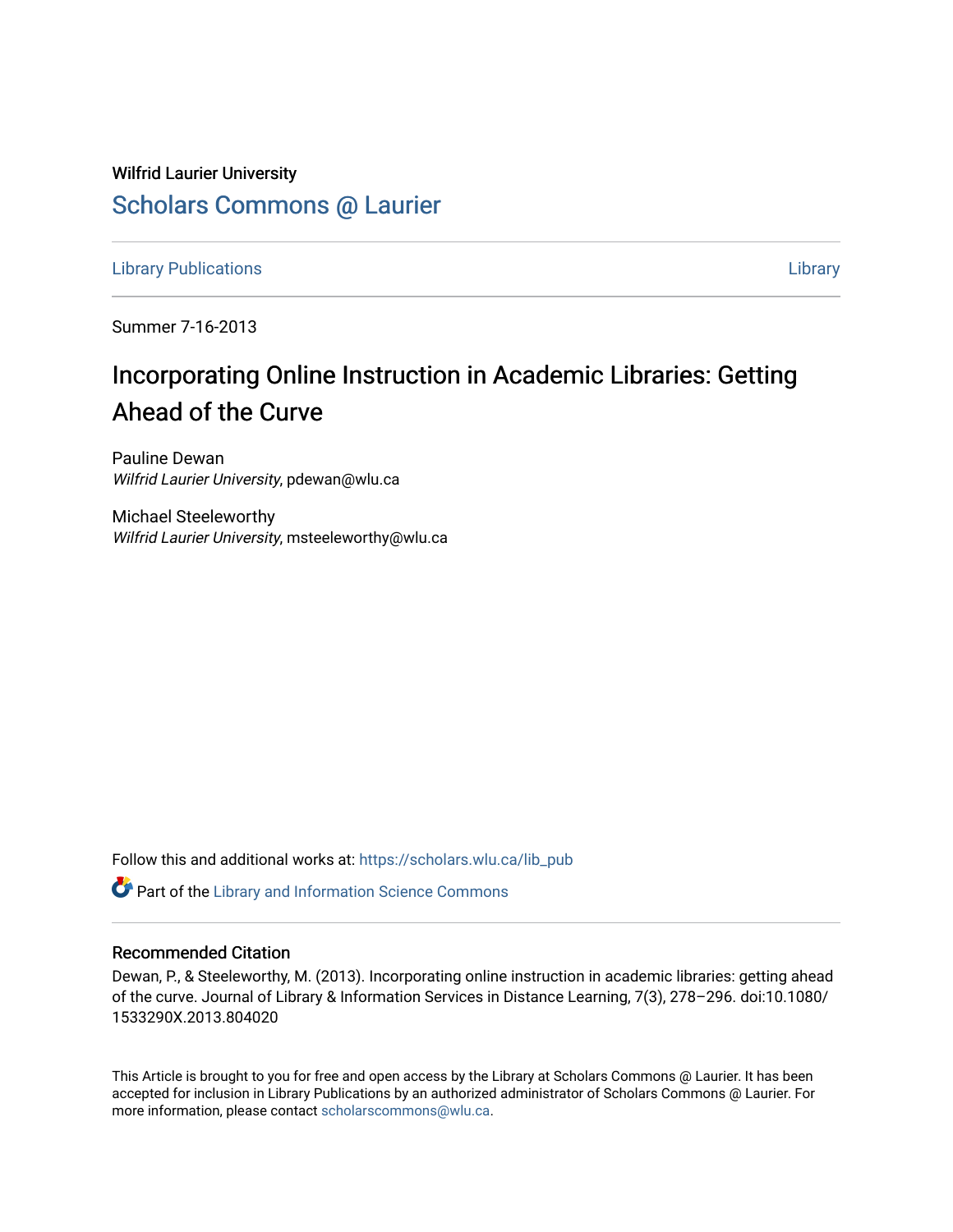# **Incorporating Online Instruction in Academic Libraries: Getting Ahead of the Curve**

#### **Pauline Dewan and Michael Steeleworthy**

Wilfrid Laurier University Library, Wilfrid Laurier University Waterloo and Brantford, Ontario, Canada pdewan@wlu.ca | msteeleworthy@wlu.ca

This is an electronic version of an article published in *Journal of Library & Information Services in Distance Learning, 7*(3),278-296, 2013. *Journal of Library & Information Services in Distance Learning* is available at <http://www.tandfonline.com/doi/full/10.1080/1533290X.2013.804020>

# **Abstract**

A sea change in higher education is shaping the way many libraries deliver instruction to their students and faculty. Years of technological innovation and changes in the way that people discover and use information has made online instruction an essential part of a library's teaching and learning program. In order to evaluate our library's online instruction program and to determine its future goals, we analyzed the technology, pedagogical models, organizational structures, administrative supports, and partnerships we would need in order to succeed. Our findings may be useful for libraries reassessing their own online instruction programs.

#### **Keywords**

distance education, information literacy, library governance, libraries – reorganization, libraries – self-evaluation, online instruction, organizational structure, teaching and learning, virtual classrooms, Web-based instruction

© Pauline Dewan and Michael Steeleworthy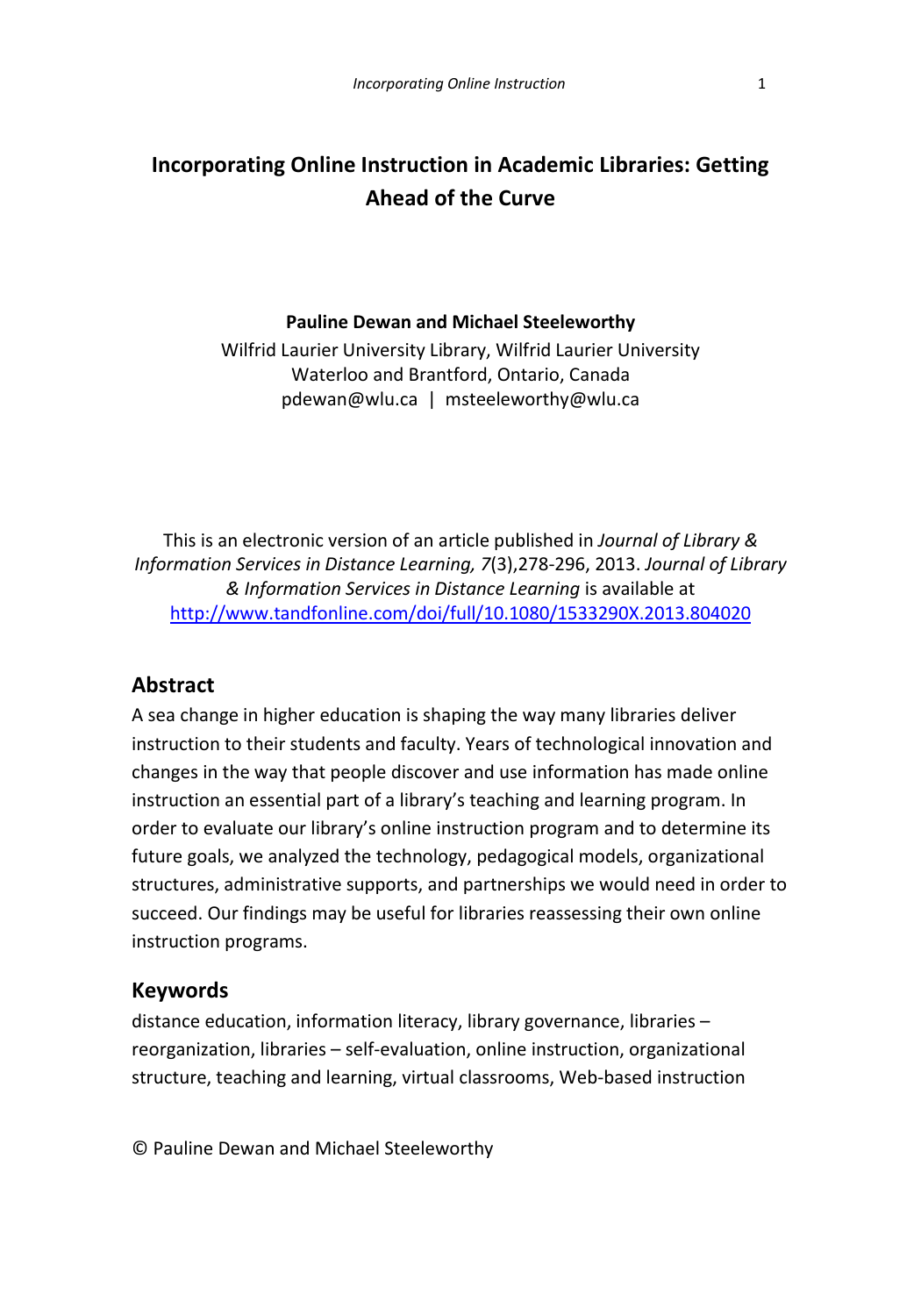## **Introduction**

A sea change in higher education is shaping the way many libraries deliver instruction to their students and faculty. Major studies such as the Horizon report, ACRL's Top Ten Trends, the ECAR report, and Project Information Literary consistently show traditional models of education giving way as technology drives change, mobile devices proliferate, massively open online courses (MOOCs) challenge existing structures, and student expectations change (Johnson et al. 2013; ACRL Research Planning and Review Committee 2012; Dahlstrom 2012; Head and Eisenberg 2010). According to ACRL, one of the top ten trends affecting academic libraries is this very "period of flux, and potentially even turmoil" that postsecondary institutions are experiencing (ACRL Research Planning and Review Committee 2012, 313).

While the higher education student body in the U.S. has grown 2.6% annually over the past decade, online education has leapt ahead, growing 17.3% each year (Allen and Seaman 2013, 18), and the proportion of postsecondary students taking at least one online course is at an all-time high at 32%. Moreover, 69% of academic leaders report that online education is critical to their long-term strategy (Allen and Seaman 2013, 4). Ithaka S+R's 2012 report on online instruction indicates that virtually every post-secondary institution is experimenting with online instruction (Bacow et al.2012). Trends show that elearning has passed the point of no return: after years of experimentation, it is now firmly a part of post-secondary education.

Students are increasingly demanding an education on their terms, one that is technology-based and customizable. This trend, according to Chronicle Research Services, will solidify as students come to expect "a plethora of learning options that they can mix and match to play to their strengths" (2009, 52). Increasingly they expect to combine in-class and online instruction at their convenience (Chronicle Research Services 2009). As the Horizon Report observes, the days of the "one-size-fits-all" teaching model are quickly disappearing (Johnson et al. 2013, 10). Online education will not only produce fundamental changes in how teachers teach and students learn (Bacow et al. 2012), but also affect users' expectations of library instruction. Academic libraries must expand their repertoire of approaches beyond face-to-face classes to help meet the changing needs of these students (Dupuis 2009).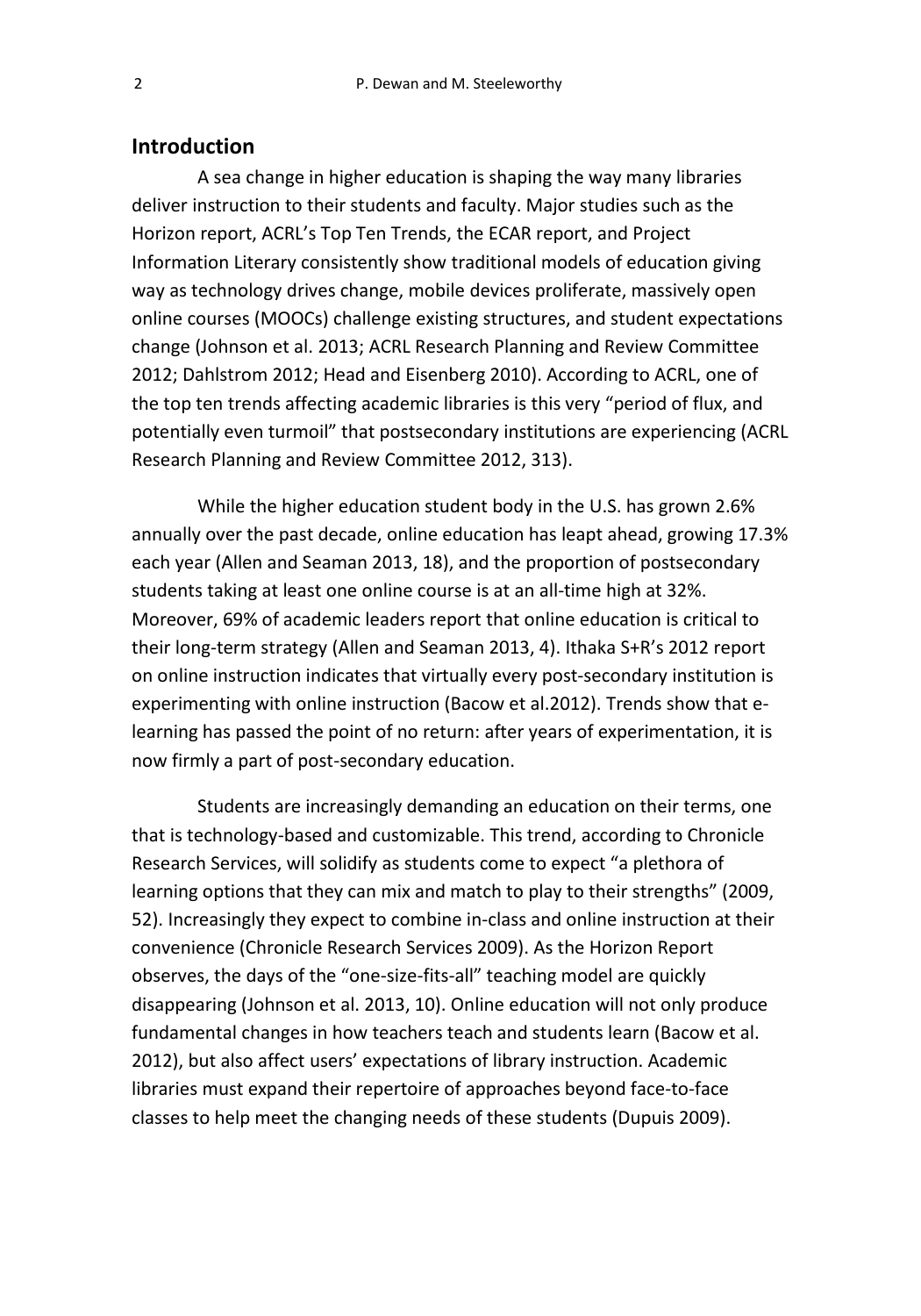Like many institutions, Wilfrid Laurier University Library has responded to these trends by increasing online instruction in a piecemeal, ad-hoc way. Lack of goals, vision, and direction has hampered our ability to coordinate efforts. In 2012, the library formed a task group to consider an external library review's recommendation of a more robust and coordinated online instruction program. The group was tasked to articulate a five-year vision and determine what would be needed in order to accomplish this vision. Our mandate was to assess the instructional goals, resources, and governance required to create an effective online instruction program. We examined the technology, pedagogical models, organizational structures, administrative supports, and partnerships we would need in order to succeed. Our findings may be useful for libraries reassessing their own online instruction programs.

# **Goals**

The cornerstone of an online instruction program is its goals. These objectives must support the values of its parent institution, be rooted in best practices, and gain wide acceptance by all instructional librarians. We created a set of goals, which other libraries can adopt or adapt to local needs. We agreed that our online instruction program must:

- Support and facilitate the mission, academic plan, and core principles of the university
- Incorporate best practices as outlined in ACRL's newly revised "Characteristics of Programs That Illustrate Best Practices" (2012)
- Support equity of instruction access for all students regardless of location, reflecting ACRL's "Standards for Distance Learning Library Services" (2008)
- Reach as many students as possible in order to engage them and facilitate learning
- Increase the number and variety of online tutorials so that the library achieves a robust online instruction presence
- Involve all instruction librarians equitably and fit into their schedules in a sustainable way
- Incorporate learning objectives and assessment into instruction in order to facilitate learning, provide evidence that students are learning what we are teaching, and generate data to prove our value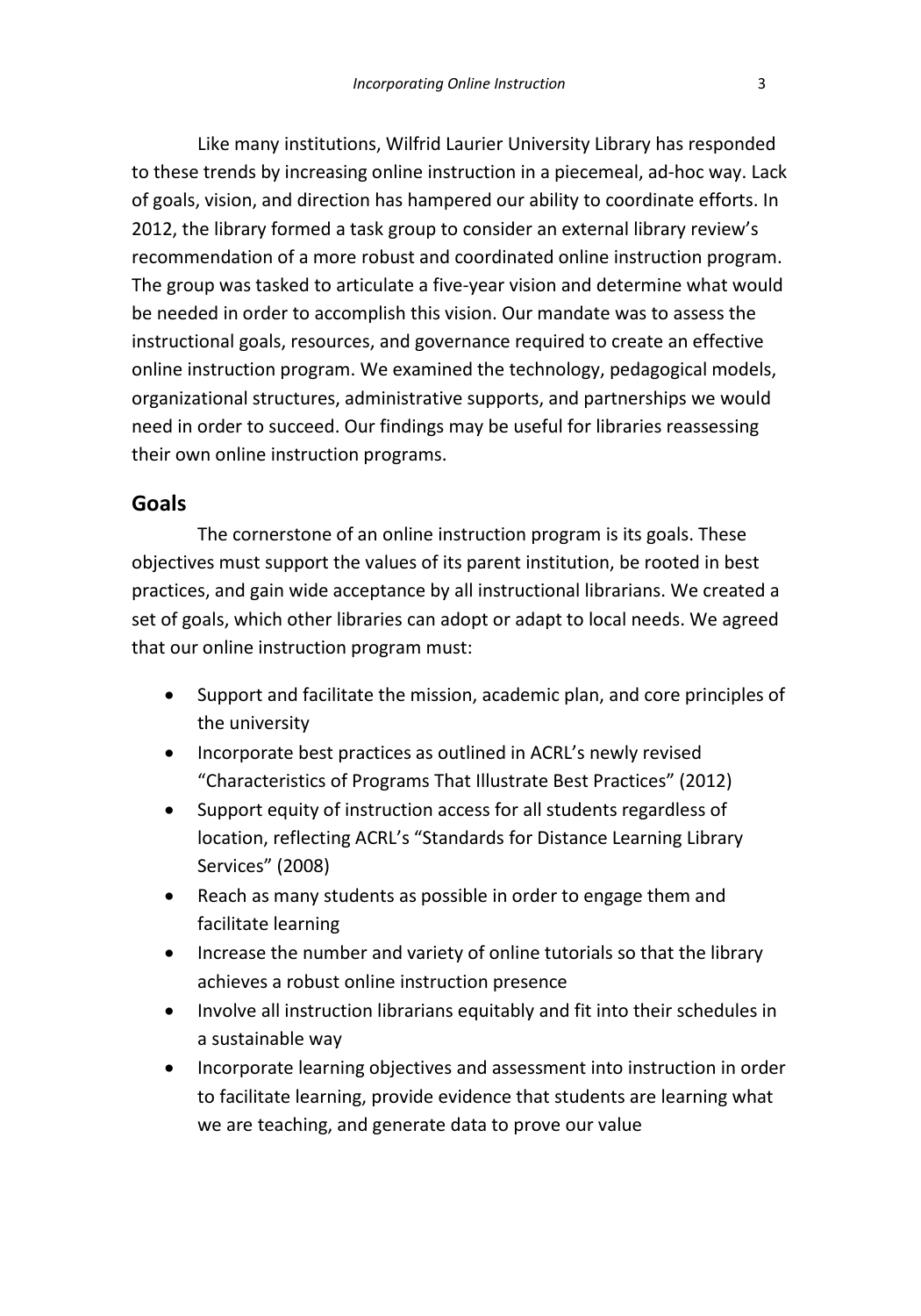- Provide instruction that can be used at point-of-need on the library Web site, in a blended learning environment, in the learning management system (LMS), or in other online venues in order to accommodate students with a variety of learning style preferences
- Use a scalable and sustainable model of instruction

# **Reasons for Online Instruction**

In order to make evidence-based decisions and help librarians reach a consensus, we began by examining the body of research on this issue, summarizing the results, and reporting on it to our colleagues. The following synopsis will provide other libraries with the supporting ideas and data they need to revamp their own instructional programs.

The paradigm shift in education, one fueled largely by developments in technology, is the single biggest reason that libraries need to reevaluate their instruction programs. A recent report by the Council of Ontario Universities (2012) describes cutting-edge teaching methods, practices that are technologydriven and representative of innovative teaching methods in all postsecondary institutions. According to the latest Horizon Report, technologies expected to impact education in the near- and mid-term horizon are MOOCs, tablets, games/gamification and learning analytics (John- son et al. 2013)—all technologies that will profoundly influence online instruction. Since technology "continues to drive futuristic thinking within academic libraries" (ACRL Research Planning and Review Committee 2012, 313), we must not risk being sidelined by not keeping up with e-trends (Petrowski and Deiss 2009). In fact librarians can lead the way in instruction by providing superior support for online courses (Lockerby and Stillwell 2010).

If technological change in education is an important driving force behind the shift to online teaching, economic realities are another. The full-time residential model of higher education is beyond the economic means of an increasing number of students who are looking for more flexible models (Chronicle Research Services 2009). Postsecondary institutions are cognizant of these economic challenges, and academic leaders admit to increasing their online offerings to meet this demand for flexibility and choice (Allen, Survey, and Seaman 2011). As the 2012 Horizon Report points out, "Budget cuts have forced institutions to re-evaluate strategies and find alternatives to the exclusive face-to-face learning model" (Johnson, Adams, and Cummins 2012, 4–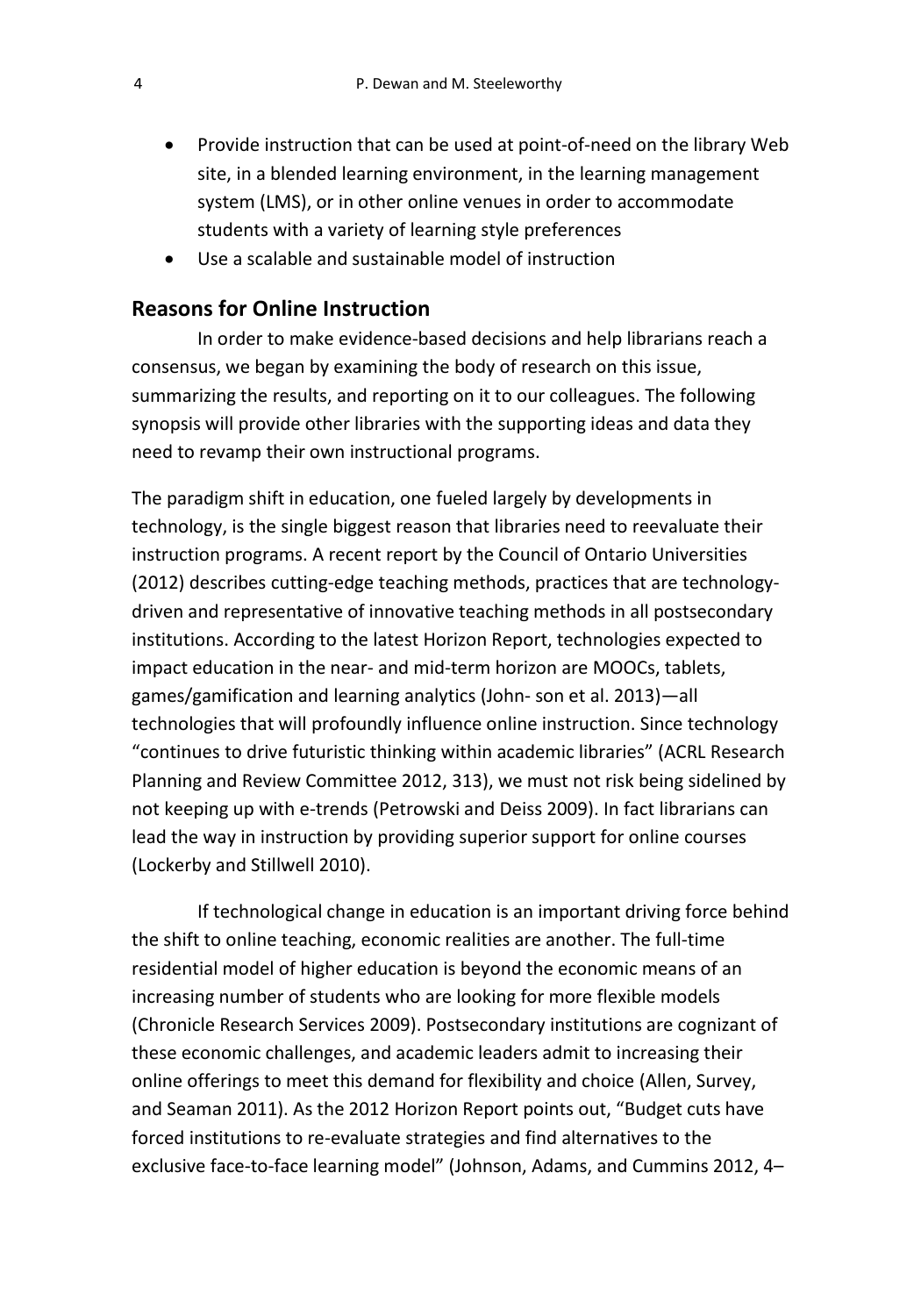5). Online programming has helped postsecondary institutions maintain their enrolment and revenue (Bacow et al. 2012). Furthermore, only 13% of U.S. colleges and universities today do not currently offer online options (Allen and Seaman 2013, 20). Chronicle Research Services (2009) estimates that by 2020, upwards of 60% of students will be enrolled in online classes (779). It has become clear that libraries must meet the instructional needs of students who learn through online and distance environments. Indeed ACRL's "Standards for Distance Learning Library Service" remind us that on- and off-campus users must have the same equity of access to library instruction (ACRL 2008).

Many students are not just discontented with traditional forms of education but "eager to use the tools and devices that are omnipresent in their lives" (Chronicle Research Services 2009, 7). Millennials spend an increasing amount of time online and see their futures centered around technology (Usova 2011; Chronicle Research Services 2009). For students who are accustomed to accessing instantaneous information and learning through YouTube and social networking sites, online instruction provides a rich and appealing learning environment (Bacow et al. 2012; McDonald and Thomas 2006). Furthermore, research shows that two-thirds of learners prefer online instruction to face-toface (Silver and Nickel 2007). Students report that not only do they learn best in blended environments, but they expect instructors to use technology to engage them (Dahlstrom 2012). For them, technology makes learning an "immersive, engaging, and relevant experience" (Dahlstrom et al. 2011, 10). Online instruction also allows for individualization of learning and uses a range of media—both factors which motivate students (Beyth-Marom, Saporta, and Caspi 2005). As colleges and universities move towards more engagement- and user-centered models of education, libraries can support their users as well as their parent institutions by doing the same.

Students value speed, convenience, and service embedded at points of need in their access portals (Chronicle Research Services 2009; Lynn Silipigni Connaway, Dickey, and Radford 2011; Lynn Silipigni Connaway and Dickey 2010; De Rosa et al. 2011; Head and Eisenberg 2009; P. Williams and Rowlands 2007; JISC 2009; ACRL Research Planning and Review Committee 2012). As the development of electronic resources has improved the ease with which students conduct research, and increased confidence in their research skills, so too has the demand for point-of-need instruction increased (Befus and Byrne 2011; The New Media Consortium 2011). Chat services are expanding as in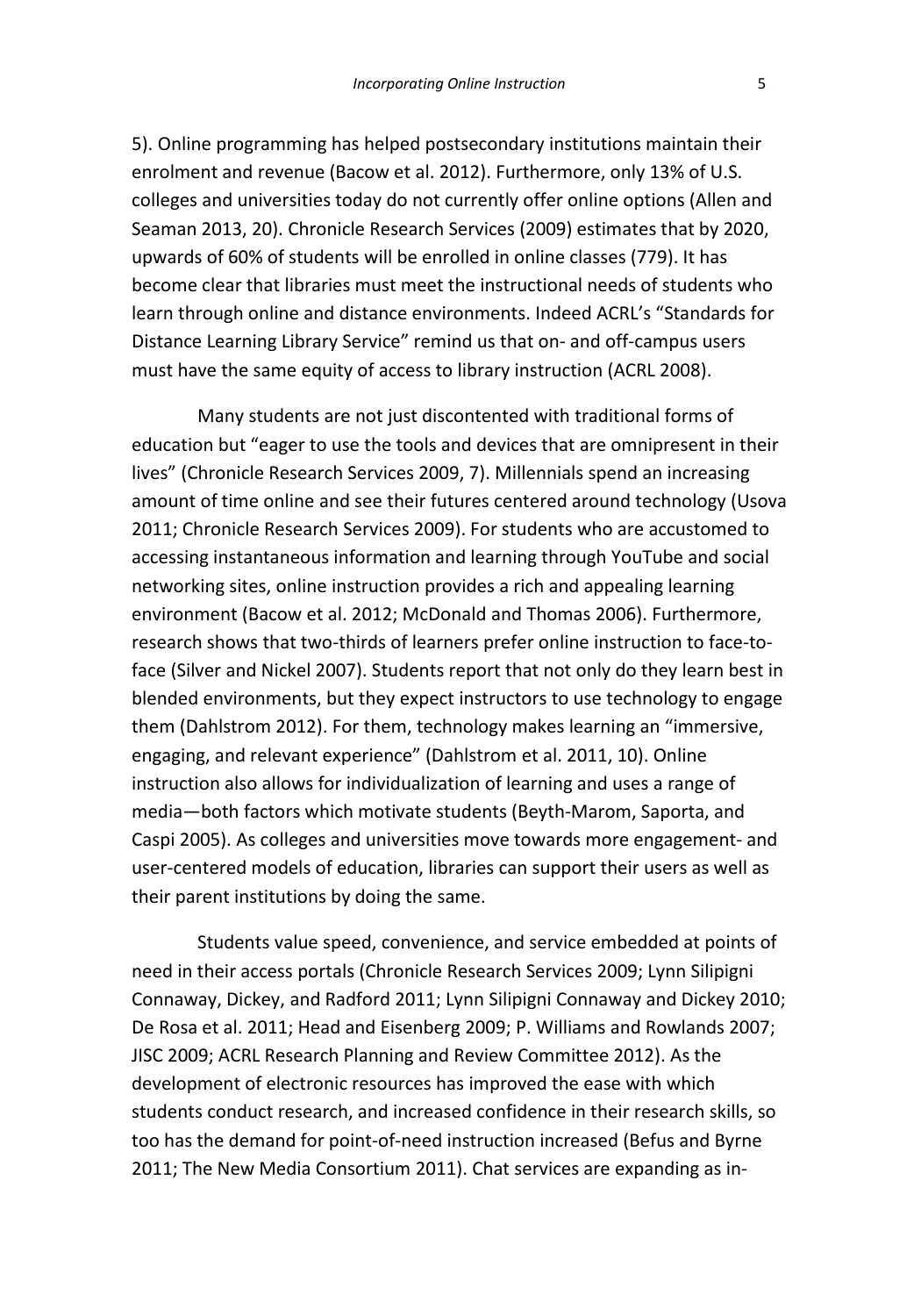person reference declines; similarly e-resource usage has increased as users research from home. Online tutorials accessed at point-of-need fill a service gap by providing self-service instruction at a place and time when students need it most.

Electronic offerings expand the library's instructional reach. Students can learn when the library is closed or when they are working off-campus. Online learning fits with students' schedules more easily, particularly those learners who juggle school and work (Beyth-Marom, Saporta, and Caspi 2005; Gunn, Hearne, and Sibthorpe 2011; Silver and Nickel 2007). E-tutorials are also available for students when the instructor has no free class time for library instruction (Oud 2009). Although distance students benefit from online tutorials so too do on-campus students who prefer to self-serve. The latest OCLC "Perceptions of Libraries" study reports that only 10% of students ask librarians for assistance when they need help (De Rosa et al. 2011, 53). Online instruction is especially suited to shy or hesitant students (Usova 2011). It can equally appeal to independent and self-directed learners. We can expand our reach to non-traditional student populations in distance education (for example, older students, employed students, working professionals, students who live at a distance from the institution) (Bacow et al. 2012). Commuters, a segment of the population that will likely expand as more flexible course options are implemented, also benefit by expanded online offerings.

Students increasingly want to learn in ways that meet their own learning styles (Council of Ontario Universities 2012; Chronicle Research Services 2009; Johnson et al. 2013). With its varied assortment of instructional for- mats (text, audio, image, video), e-learning practices can appeal to a variety of preferences. Unlike in-person classes, online instruction allows for selfpacing, which is helpful for struggling learners and students whose mother tongue is not English. Entire instruction modules or individual parts may be replayed as many times as necessary for reference, practice, and reinforcement (Gunn, Hearne, and Sibthorpe 2011). Online instruction is, in effect, "more conducive to the expansion of learning time than is face-to-face instruction" (U.S. Department of Education 2010). It can supplement in-person classes and provide additional support for them (Oud 2009; Owston, Lupshenyuk, and Wideman 2011).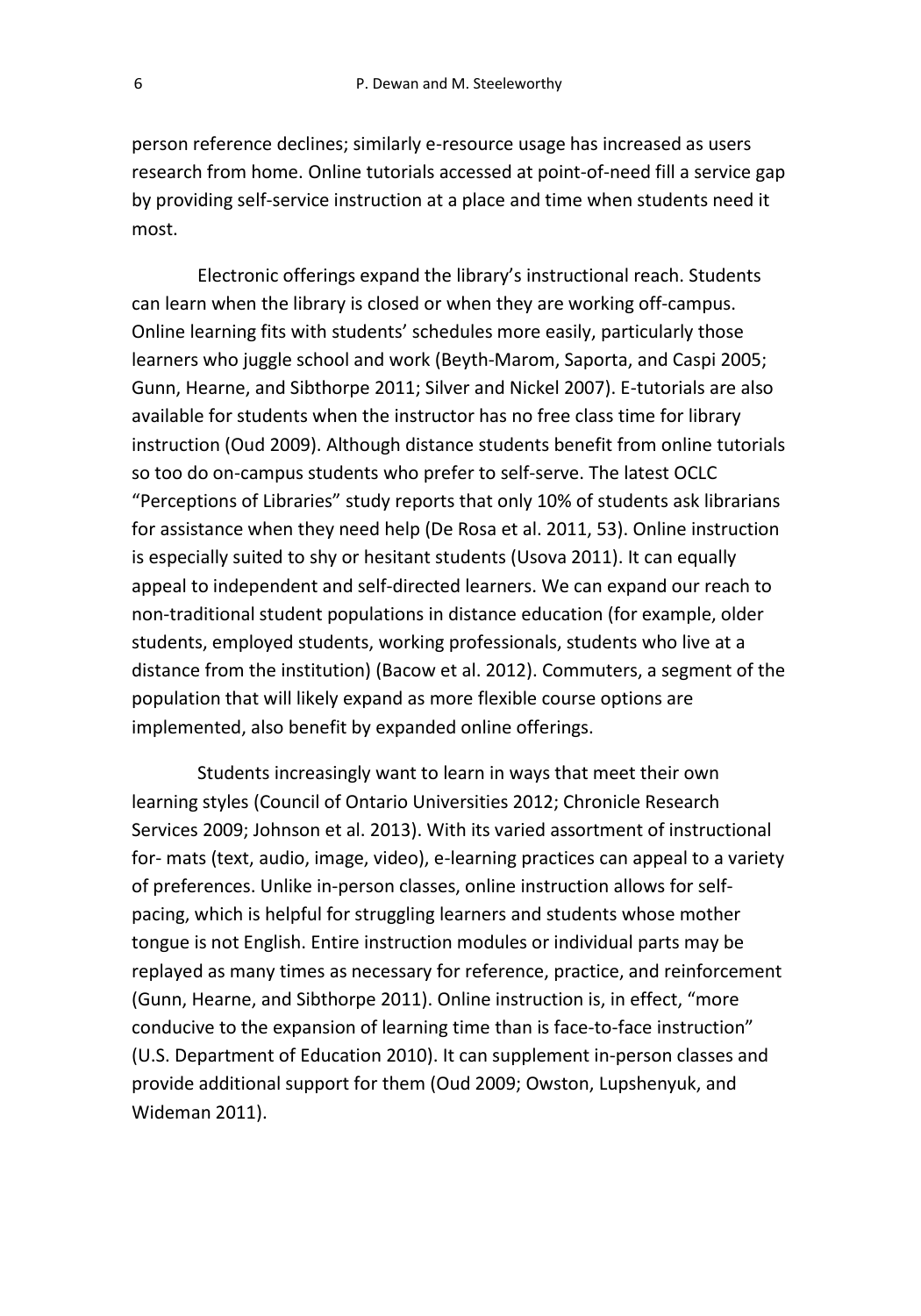The one-shot model, by itself, is an inefficient instructional method. It forces all students to learn the same way, does not allow enough time to effectively teach information literacy skills, and does not promote active or deep learning (Anderson and May 2010; Farkas 2011; Gurney and Wilkes 2008; Montgomery 2010). Unlike the one-shot model which is constrained by course schedules, the number of available librarians, and their workload, online tutorials can be more easily scaled to large numbers of students (Williams 2009).

# **Objections to Online Instruction**

Since the shift to online instruction can feel like a disruptive practice to some professionals, it is essential to address librarians' concerns when revamping the library's teaching and learning program. The loss of personalization is an oft-cited objection to e-learning. Indeed students are more inclined to feel a personal connection to librarians and the library once they meet an instructor. However, online instruction does not have to replace inperson classes. It can be used in combination with or as a supplement to faceto-face instruction. Furthermore, research has shown that students learn in various ways and that some prefer in-class instruction while others favor online learning (Bacow et al. 2012; Silver and Nickel 2007). In a meta-analysis of 50 independent studies, the U.S. Department of Education found that students in online learning environments performed modestly better than face-to-face ones (2010). As librarians, we should provide different forms of instruction to accommodate a variety of learning styles and preferences.

E-learning and its tools are still foreign to most instructors who teach today as they were taught (Bacow et al. 2012). New instructional technologies can seem intimidating, especially if people do not work with them regularly. However, not all online instruction requires the use of unfamiliar technologies. Most librarians are already creating online learning objects such as class guides or presentations uploaded to the library site. While ongoing training for unfamiliar technologies is essential (Bacow et al. 2012; Whatley 2009; Crawfordferre and Wiest 2012), many traditional instructional resources are transferable to online environments. And while it takes considerable time to learn online instructional technologies and create e-learning objects, an online instructional program will become efficient over time.

# **Pedagogical Approaches**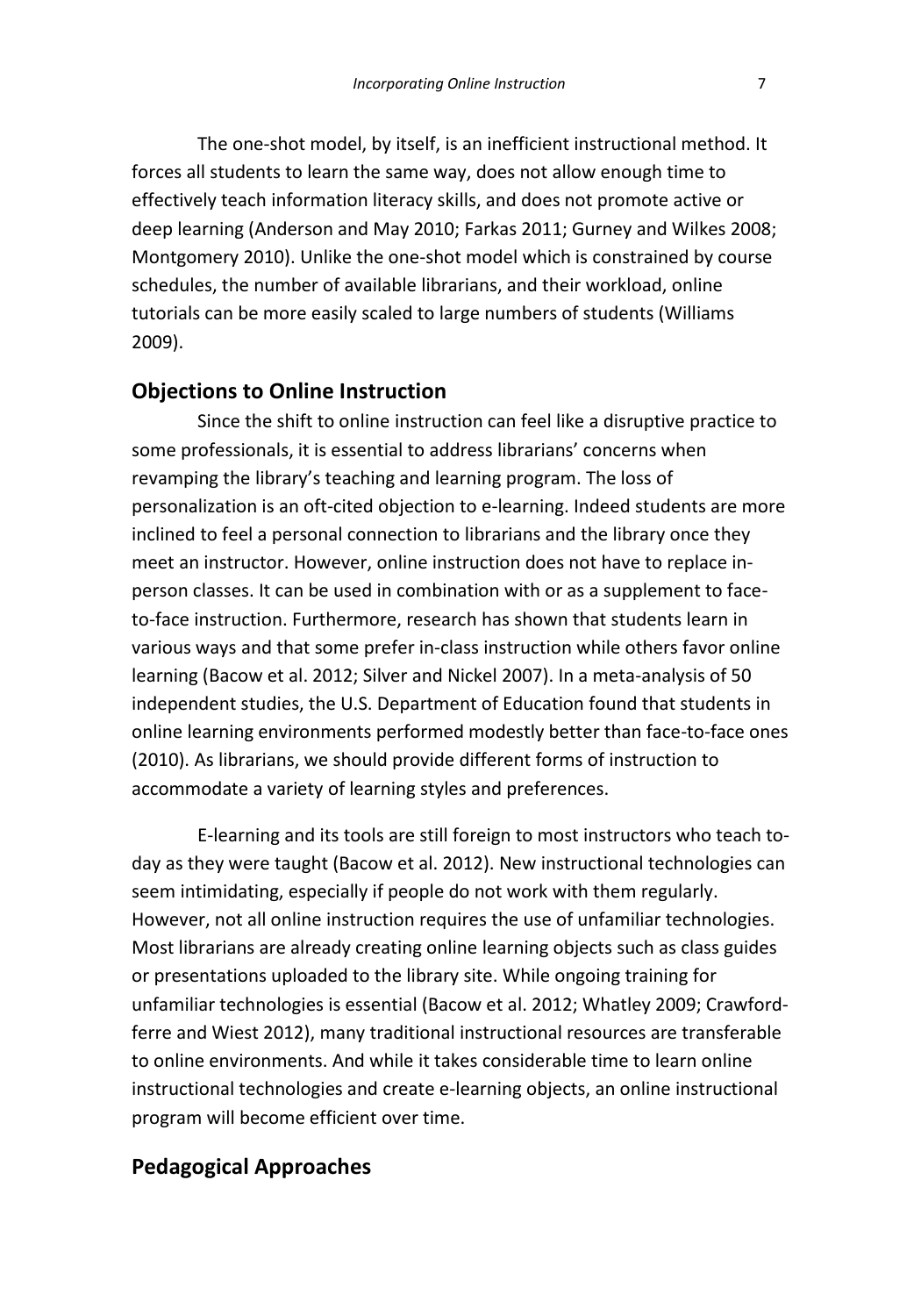Research in the field of education has much to offer librarians who teach. Information literacy and library instruction have traditionally been situated within a constructivist framework that stresses active learning based on an individual's experiences with information or concepts (Dunaway 2011; Grassian and Kaplowitz 2009). As Weimer (2002) notes, students who learn under a constructivist framework "need not wait until they have developed expertise before they interact with content. They are encouraged to explore it, handle it, relate it to their own expertise . . . the goal is to involve students in the process of acquiring and retaining information" (13). This framework informs ACRL's Information Literacy Competency Standards for Higher Education (Dunaway 2011). Since the codification of the current standards in 2000 though, information technology has substantially changed the manner in which people seek, acquire, and create information. The following pedagogical practices constitute best practices that work well in online learning environments:

- Identify learning outcomes to demonstrate how students will meet them (Bacow et al. 2012; Council of Ontario Universities 2012; Oakleaf 2010; Plumb 2010; Whatley 2009)
- Develop evaluation measures based on learning outcomes to provide data that demonstrates our value as teaching librarians (Oakleaf 2010). This data is essential since "demands for accountability and assessment will increase" in the future (ACRL Research Planning and Review Committee 2010, 287)
- Whenever possible use quizzes and interactive elements to incorporate active learning into online instruction. Adopt the model of "guide on the side" rather than "sage on the stage" (Ferguson and Ferguson 2005; Council of Ontario Universities 2012)
- Focus on student-centered learning, a model that emphasizes "discussion and student-developed interests rather than an instructor pushing what is important" (Guder 2010, 38). Discussion boards, chat rooms, online polling, and quizzes invite student participation. Interaction with both the instructor and peers is essential to avoid the isolation that e-learning can foster (Sung and Mayer 2012; Boling et al. 2012; Driscoll et al. 2012)
- Provide examples of successful quizzes and assignments so students have a model from which to work (Robbins 2012)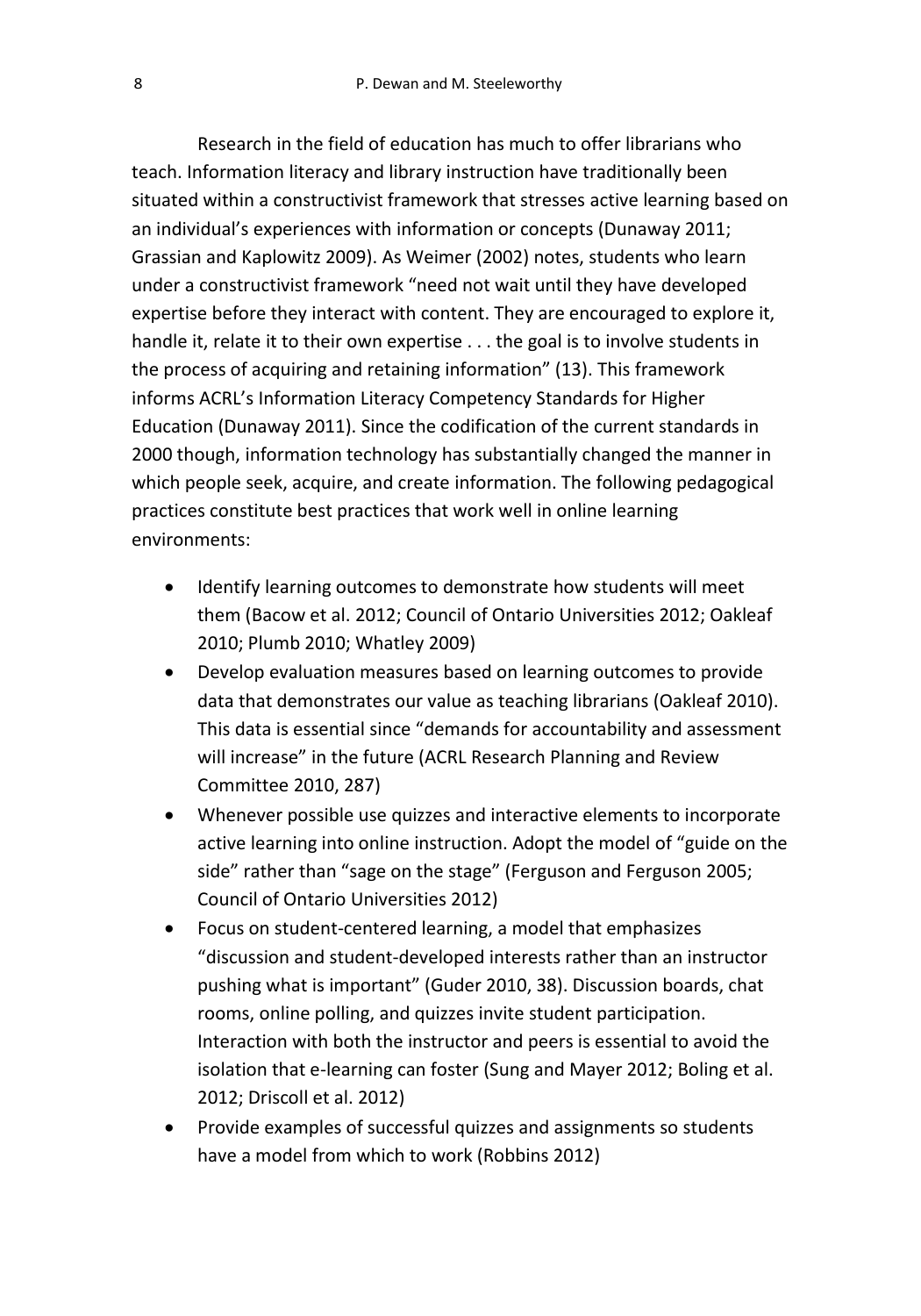- Build choice into online instruction. A sense of agency facilitates learning and engages students (Lindgren and Mcdaniel 2012)
- Use principles of universal design to accommodate a variety of learning styles (Boyd 2012)
- Give students control over pacing of instruction. Embed user-based controls into tutorials so that students can pause, rewind, or skip ahead
- Post the length of online videos; users are hesitant to commit to an unspecified length of time
- Use both synchronous and asynchronous methods of instruction. Synchronous methods such as webinars and chat in LMSs allow for greater interactivity and provide real-time feedback. Asynchronous methods such as screencast tutorials and online discussion boards allow for greater flexibility and convenience (Beyth-Marom, Saporta, and Caspi 2005; Bower 2011; Lietzau and Mann 2009; Passonneau and Coffey 2011; Roblyer et al. 2007)
- When feasible, build group work into instruction activities. Peer-to-peer interaction facilitates authentic learning and promotes a sense of community and belonging (Boling et al. 2012)
- Scaffold instruction by linking to what students already know (Oud 2009). Begin with basic, general concepts, then progress to more advanced instruction
- Introduce e-portfolios to motivate students and promote personalized, reflective learning. E-portfolios, which were identified as one of the fastest growing technologies in education in 2012 (Dahlstrom 2012), can also be used as assessment tools

# **Venues and Methods**

# **Library Web Sites**

The vast majority of library instructional content appears on its own Web sites. An obvious venue for library assistance and a particularly useful place for point-of-need instruction, the library site is a useful place for tutorials. However, academic libraries should also consider outreach and find ways to promote their modules beyond the library Web site.

# **Learning Management Systems**

Research tells us that "73 percent of students use a course or learning management system and 27 percent of these students use it several times a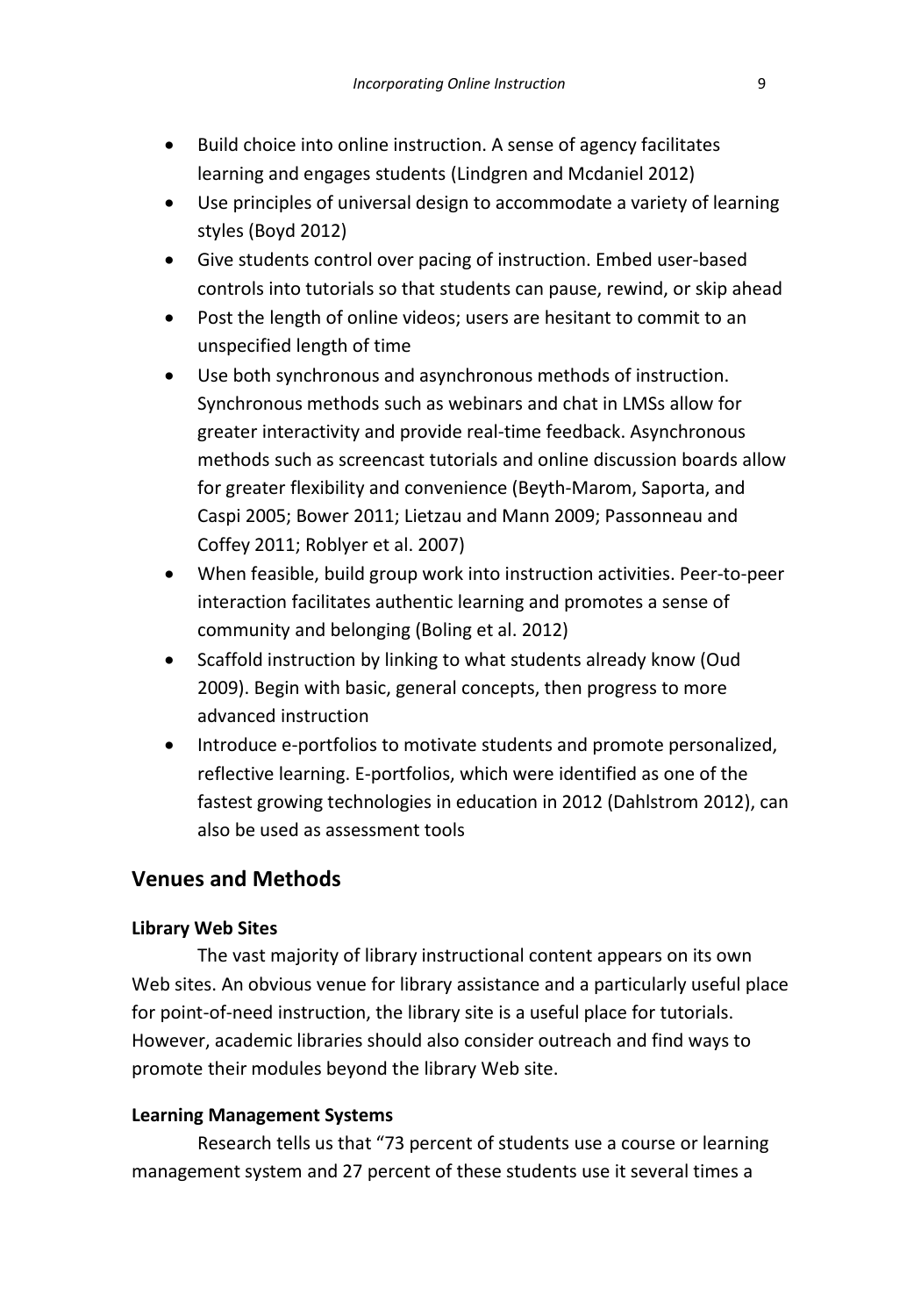day" (Dahlstrom et al. 2011, 14). Whatever tutorials are uploaded to the library site could find a wider audience in an LMS. Placing tutorials in both locations increases their visibility. Course-embedded librarians in LMSs are also becoming increasingly popular (Whatley 2009). Librarians can embed themselves by offering chat for specified hours each week, creating an ask- a-librarian discussion board, uploading class-specific tutorials, or adding a Twitter widget (Mairn 2010). Although embedding in an LMS builds strong relationships with students and faculty, it is a time-consuming venture so the library should be strategic about the courses it chooses (Edwards, Kumar, and Ochoa 2010; York and Vance 2009).

#### **Video Hosting Web Sites**

YouTube and other high-traffic video hosting sites are popular with students. YouTube videos can be accessed through online computers as well as mobile devices, thus extending the reach of library instruction.

#### **Mobile Devices**

The smart phone and the tablet are two of the most important technologies of the decade (Lankes et al. 2010; Johnson et al. 2013). Educause found that two-thirds of undergraduates use their devices for academic purposes (Dahlstrom et al. 2011, 7); another study reported that three-quarters of students never leave home without their smartphones (Lippincott 2010, 209). Developing mobile sites and apps will appeal to this increasingly "always-on" population.

## **Collaboration with Campus Partners**

Collaborating with partners to integrate instruction on campus is essential. Fostering communication with faculty raises awareness of library programming and integrates our instruction services more effectively into courses (Anderson and May 2010). Collaboration with partners such as student learning services and faculty teaching support departments promotes our services and coordinates our efforts within the academic community.

# **Production and Delivery**

Online instruction is often equated with video tutorials, but it is much broader. There are a variety of ways to deliver instruction electronically, some of which are more time-consuming and training-intensive than others. Accessibility must be a top priority in whatever learning objects we create.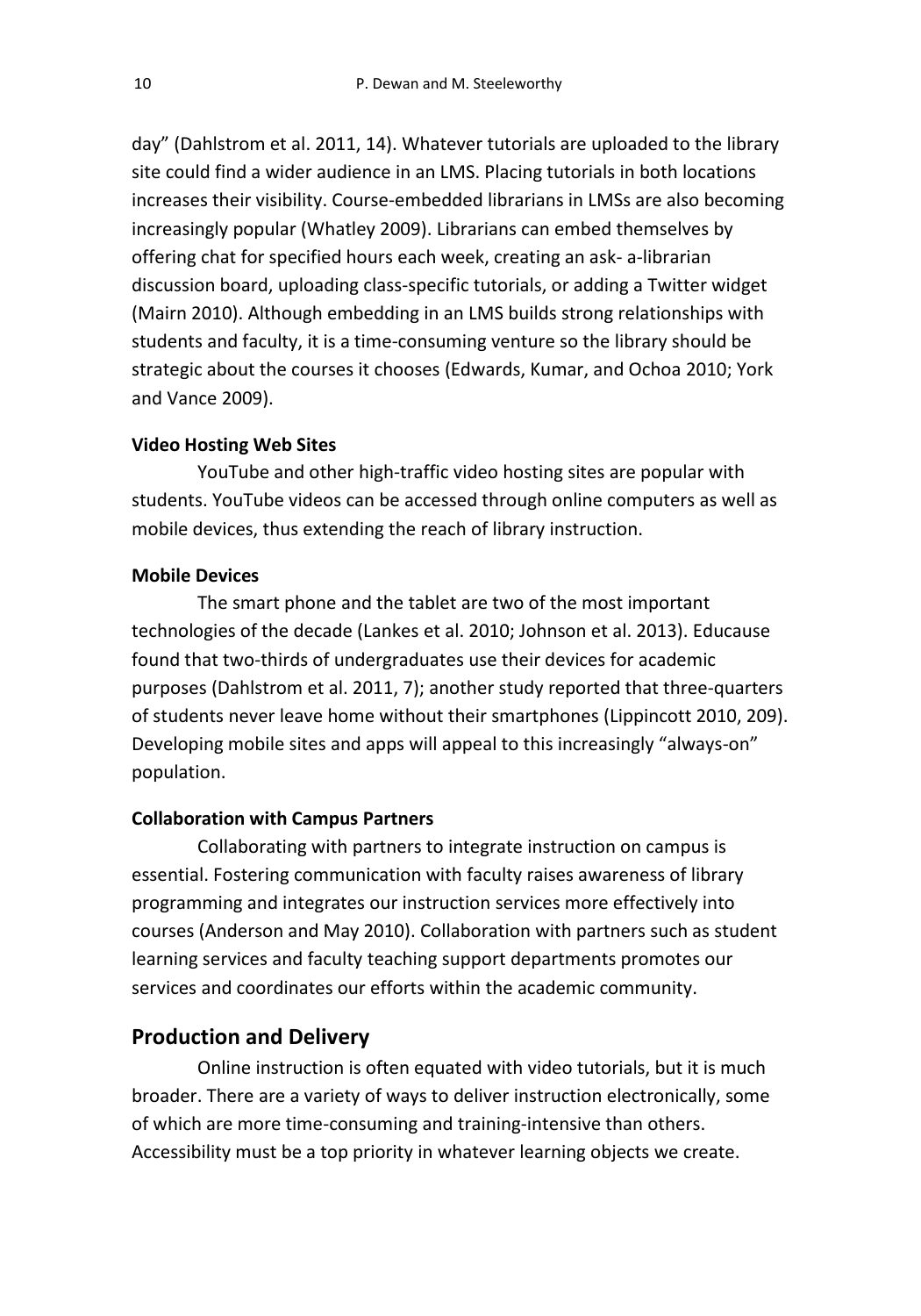Whenever possible, we should incorporate analytics into online instruction in order to collect usage data.

#### **Video Tutorials**

Millennials are accustomed to learning through videos on YouTube and other sites. Video tutorials can supplement in-person classes or act as standalone products at point-of-need. They can also be exported into audioonly files or PDF files of the images and text, thereby accommodating different learning styles. Video tutorials take considerable time to create but once completed, can be viewed by many patrons over extended periods. They can be uploaded to multiple places—a library site, an LMS, or a video-hosting site.

#### **Slide Decks Using Presentation Software**

Learning objects created from presentation software can be uploaded to library Web sites or hosting sites such as Screencast.com or SlideShare. The same slide deck can be repurposed for in-class presentations. Since librarians are already familiar with presentation software, they are not faced with a steep learning curve when creating slide decks.

#### **Vendor Tutorials**

In order to reduce time spent on creating tutorials, librarians should use vendor tutorials where appropriate. Tutorials from vendors such as Web of Science or RefWorks are designed and revised regularly with the user in mind. Linking to these tutorials avoids "reinventing the wheel" and gives librarians time to work on other projects.

## **Text and/or Image Tutorials**

PDF documents are easy to create and require no additional training. Text- based tutorials that use headings, subheadings, and bullet points are more effective than ones using large blocks of unbroken text (Krug 2006).

#### **Webinars and Lecture Capture**

Webinars and lecture capture present live or pre-recorded lectures in online environments, facilitate the recording of live sessions, and enable student learning through communication and interaction (EDUCAUSE Learning Initiative 2008). These learning objects allow people to meet in an online environment in real time. Students and facilitators are able to participate from different locations, and sessions can be recorded for future use. Products such as Adobe Connect can present traditional slide decks or project the facilitator's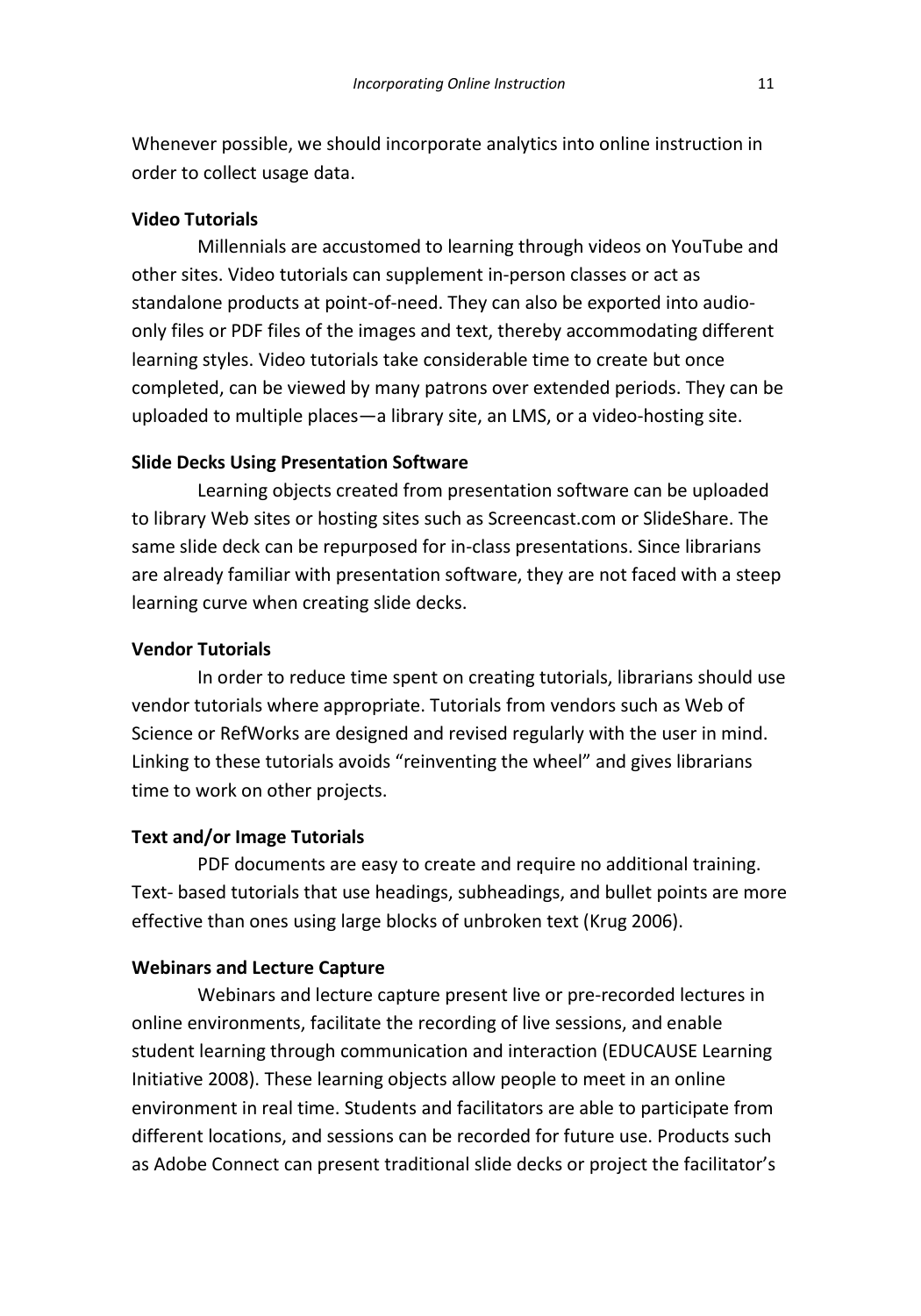screen to all the users. Facilitators are able to mark up slides with digital highlighters, or add callouts and text directly onto slides. A separate "whiteboard" can be used when facilitators require the entire screen to illustrate a concept. Participants are able to ask questions through chat boxes or audio; take part in polls, quizzes, and discussions; or even be given control of the facilitator's desktop to present their own concepts to the class. Webinars are becoming increasingly popular with distance education students since users can participate from off campus (Bower 2011; Barnhart and Stanfield 2011; Kear et al. 2012).

#### **Video Conferencing**

Video conferencing is useful for online courses and particularly for multicampus institutions. The same in-person instruction can be delivered to two places at once, which cuts down on travel time and increases the yield of instruction. Video conferencing equipment is expensive – much more so than any of the other technologies discussed in this paper.

#### **Online Gaming**

Gamification is the process of integrating challenges, rewards, levels of competency, and feedback into learning (Markey, Leeder, and St. Jean 2011). Students often perceive library sessions as tedious, boring, and irrelevant (Markey, Leeder, and St. Jean 2011; Smith and Baker 2011), but games can interest learners in ways that other approaches do not. The 2013 Horizon Report predicts that gaming as an instructional technology will predominate in the next 2 to 3 years (Johnson et al. 2013). Game-based learning can stimulate productivity and creative inquiry and support 21st-century competencies such as collaboration, problem-solving, and communication (John- son, Adams, and Cummins 2012; Johnson et al. 2013). James Paul Gee, the seminal researcher on gaming in education, also argues that good video games incorporate sound learning principles such as experiential and scaffolded learning (2007, 2003). He claims that "the theory of learning in good video games is close to what I believe are the best theories of learning in cognitive science" (2007, 7). A number of academic libraries have invented online instruction games but the development of such games takes time and technological expertise (Martin and Ewing 2008; Smale 2011).

# **Organizational Structures**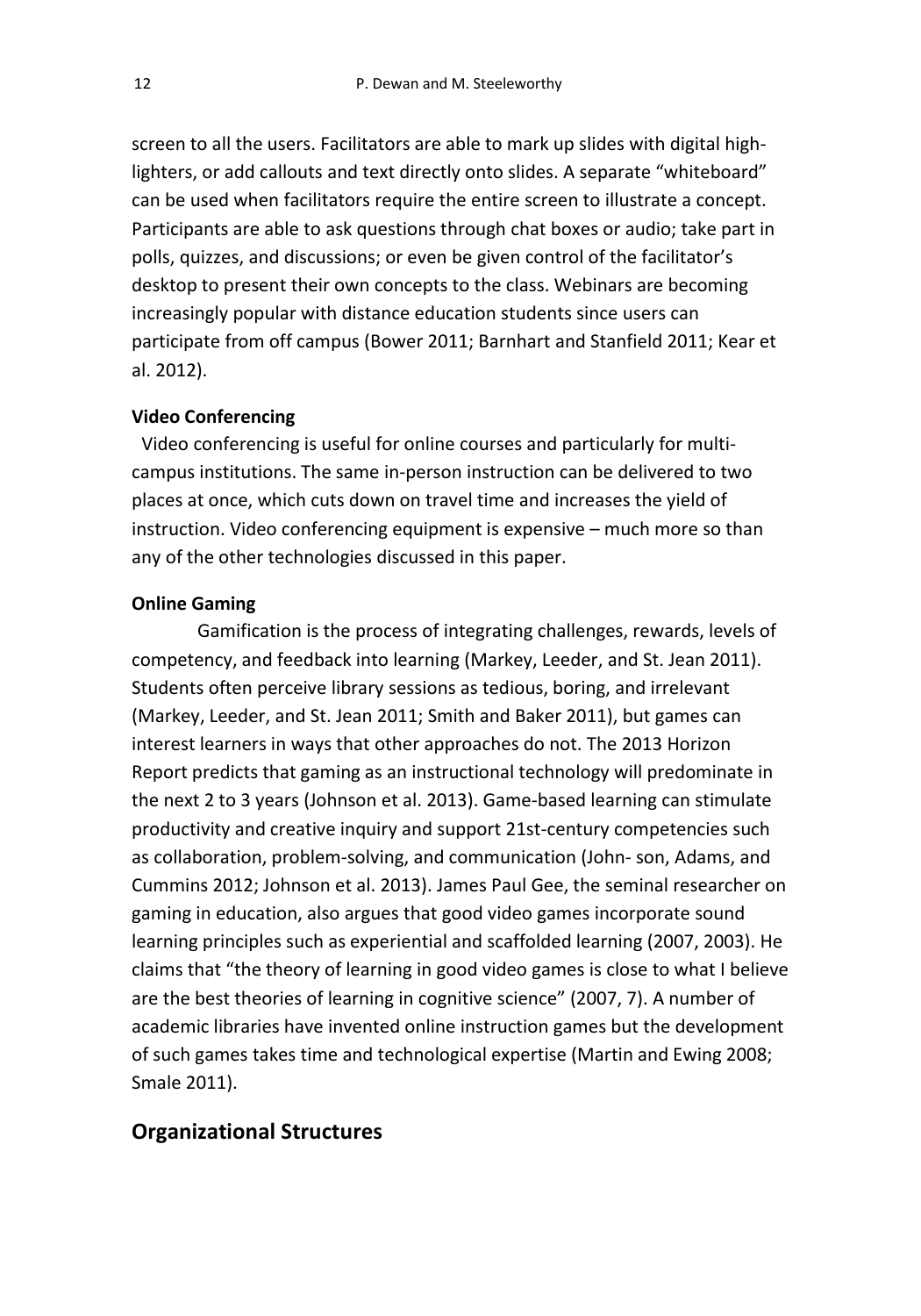The development of a robust, responsive online teaching and learning pro- gram is a time-consuming enterprise that demands a variety of skills sets and knowledge. While its instructional focus on information resources, research strategies and citation management is similar to a traditional instructional program, a successful online instruction program requires experience in information technology and course design, proficiency with consumer information delivery devices such as smart phones and tablets, and expertise with different content-creation platforms.

These technological and design challenges present academic libraries to team-based efforts that draw upon different kinds of expertise, and help diffuse knowledge to library users and librarians alike.

There is no perfect organizational model for the academic library, let alone its instructional plan. Factors such as the library's age, its size and relationship to other groups on campus, and its collaborations with library- and non-library partners all make one library and its programming distinct from others. However, the fiscal and resource constraints of today's economic climate make it important for all libraries to analyze how their organization and governance models affect their program outcomes. The success and sustainability of an online instruction program in a changing environment will be dependent on its fit within the library's organizational structure. Libraries must consider in particular their organizational planning processes and means of transforming information into strategy, their ability to share knowledge through teams, their internal and external learning partnerships, and the functions they must perform to meet its goals and user needs (Chen 2007, 7).

This emphasis on organizational management, knowledge sharing, and performance is not unique since the management of resources has become a critical function of librarianship. Saarti and Juntunen note that today's librarians have academic as well as program-driven, managerial expectations placed on their shoulders (2011), while Matteson, Schlueter, and Hidy remind us that "a gap exists in preparing librarians to take on these challenging management responsibilities" (2013, 220) in LIS programs. Managing teams, productivity, and program goals are subjects that are finding greater traction in LIS literature, however. Martin's survey on management and productivity in libraries shows that "the literature focuses on how to implement teams in an effort to streamline work processes" (2007) and that implementing Total Quality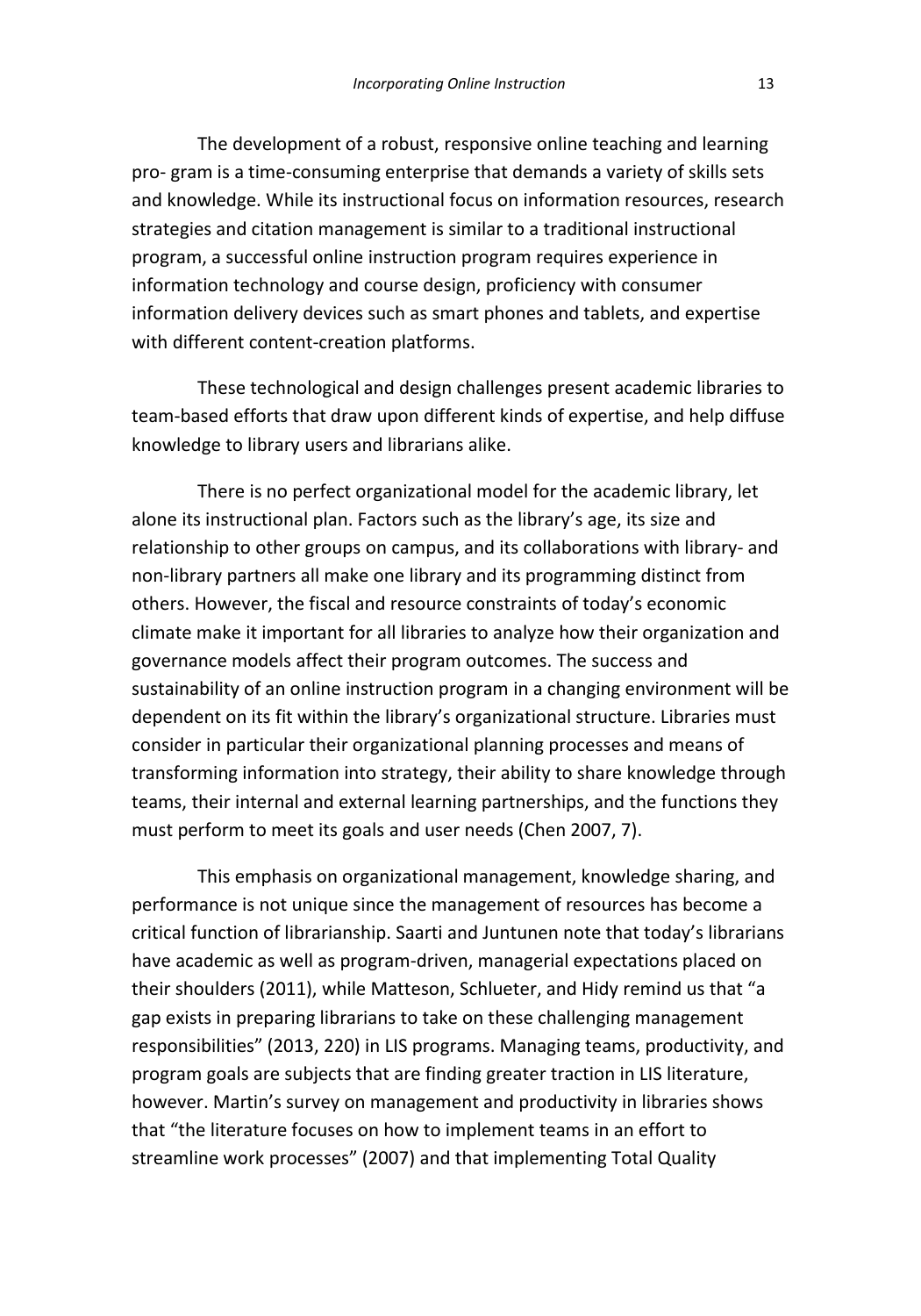Management, or assessment-driven, team-based service models (Owens 1999; Stoffle and Cuillier 2010; Chang and Bright 2012), leads to "increased productivity, as well as increased job satisfaction; the empowerment, job enrichment, and development of workers; and higher quality services" (Martin 2007, 131). Within the context of online teaching and learning, where the production of instructional content through a variety of skills and knowledge must be reconciled against the financial demands of stagnant budgets and the technological demands of the digital user, libraries should consider a teambased governance model in order to best achieve its instructional goals. Best practices for team implementation include:

- Developing a function-based team to organize, manage, and implement the library's online instruction program. Following Peter Drucker's widely held understanding of a manager's duties, teams should be tasked to:
	- o organize tasks and workload
	- o develop and maintain reporting mechanisms with other teams inside the library
	- o establish measurable performance targets
	- o maintain professional development for its group members (2008)

These duties, which are purposely general in scope to meet the needs of different organizational cultures, will create teams whose focus is on developing and achieving deliverable goals, communicating with other groups in the library, and creating assessment and feedback mechanisms to evaluate and improve upon their body of work.

- Using a self-managing model to govern the team's work. Teams that are given the autonomy to set their own goals and measure the quality of its work often meet and exceed high performance standards (Kozlowski and Bell 2003; Kline 1999). Although team members may not necessarily agree with all goals, it is essential that they understand how and why a goal was determined in order to maintain social cohesion and group effectiveness (Kline 1999).
- Letting team members determine their roles and duties. Allowing team members to determine their roles and expected outcomes helps people stay encouraged about their duties and ensure that workload is evenly distributed (Kline 1999).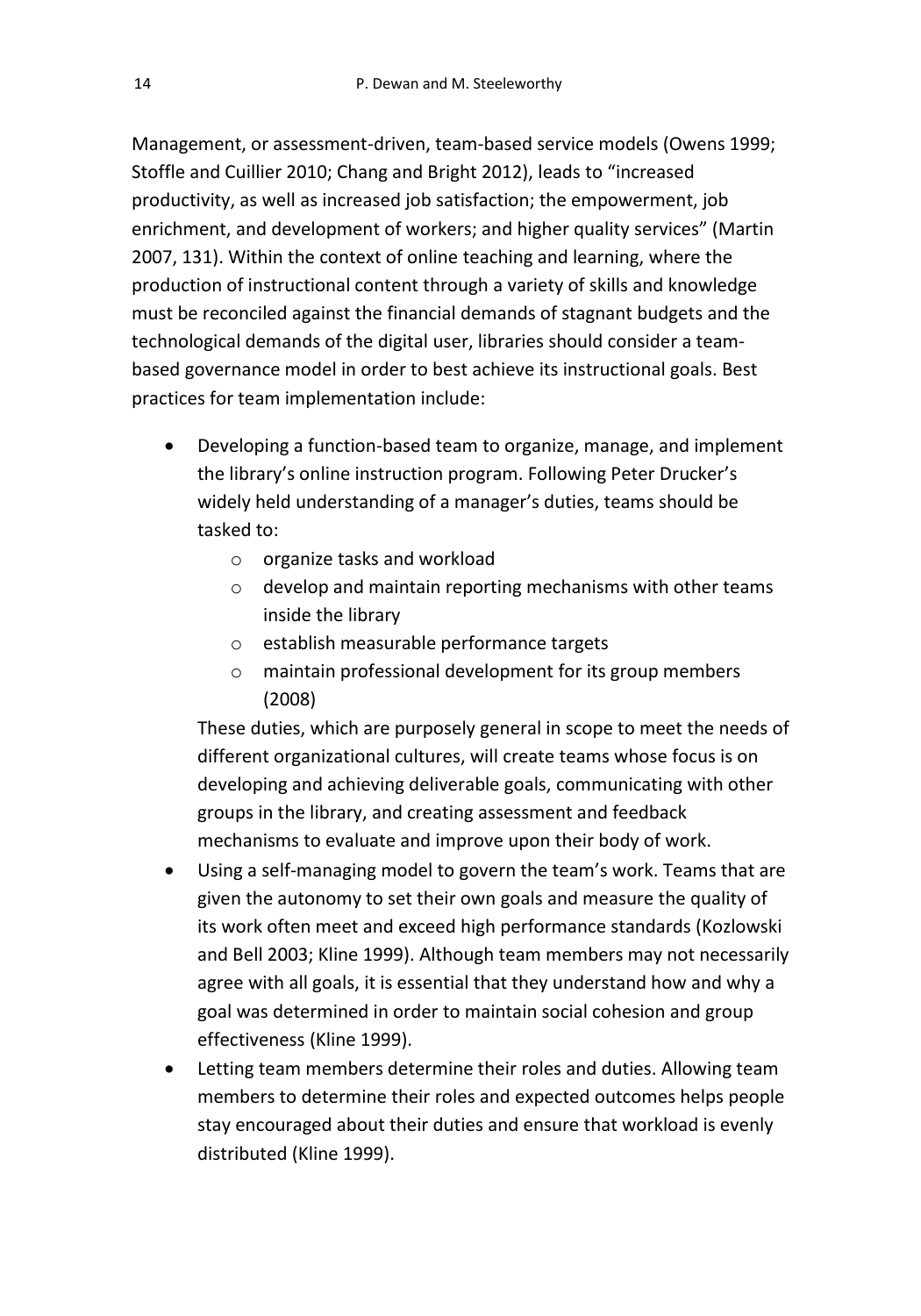- Limiting the size of teams. Small teams often reach consensus faster than larger teams. Groups of 4 to 7 people tend to be nimble and can take on tasks and achieve their goals more efficiently than larger groups can (Drucker 2008; Yeatts and Hyten 1998).
- Defining internal and external evaluation mechanisms based on the team's output and viability. Teams that have a voice in the development of their evaluation mechanisms have a better sense of the reasons for assessment, as well as their ability to attain these goals within the organizational mission (Hackman 1987).
- Allowing the team to choose its own leader and form of leadership. Leadership roles take many forms, such as consultants or coaches (Recardo et al. 1996), or as liaisons to external governance structures. However the role manifests itself, the leader has a responsibility to maintain "favorable performance conditions for the team . . . [through] monitoring and taking action" (358) to maintain a steady course.

Implementing these guidelines, which summarize the definition and work of self-managed teams, would take the necessary step of codifying organizational practices and strategies that are common to others organizations within the academic library (Garrison 2011). Applied to online instruction, a library can create functional teams that include representation from people with the different kinds of expertise required to generate goals and take actions that fit the entire library mission and meet the demands for both general and discipline-specific resources. By giving it the autonomy to set its own goals and manage its work, and by fitting its assessment within the larger organizational structure, it can develop a results-based culture that focuses on measurable results and excellent service to the library's online users.

# **Conclusion**

Online instruction is by no means a new mode for librarians to conduct their teaching and learning programs. It is part of today's instructional program in most academic libraries, and tools such as chat widgets, video tutorials, and instant feedback are naturally expected by our users. Today's social and information technologies have placed new demands on academic libraries, and it is time to reconsider how well we meet our users' information needs and our own instructional aims with these tools. By evaluating online pedagogical aims and models, organizational structures and administrative supports, and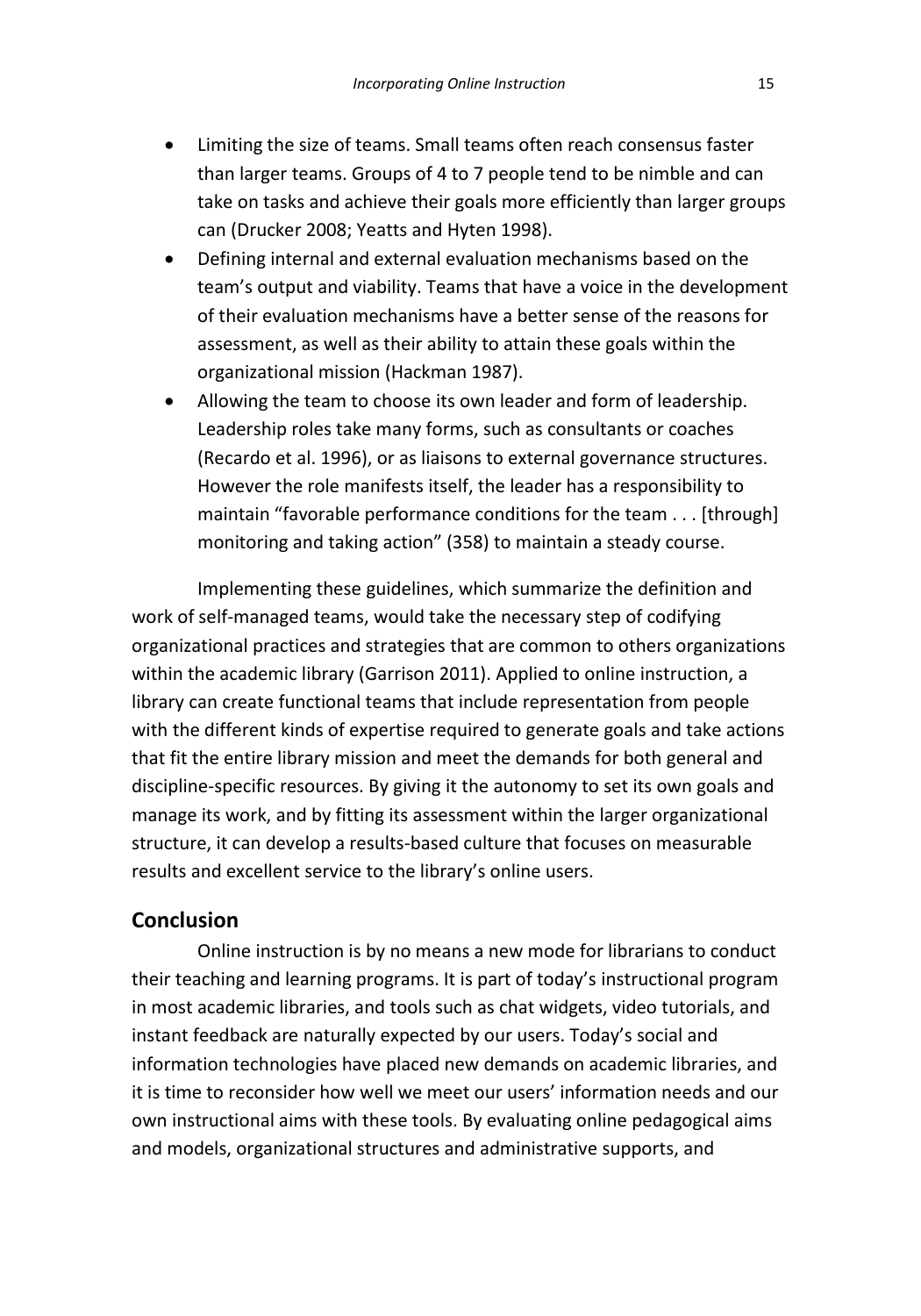preferred modes and formats of delivery, academic libraries can assess the strength of their current online instructional program and build upon it to meet future successes.

# **References**

- ACRL. 2008. *Standards for Distance Learning Library Services*. http://www.ala .org/acrl/standards/guidelinesdistancelearning.
- ACRL Research Planning and Review Committee. 2010. "2010 Top Ten Trends in Academic Libraries." *College and Research Library News 71*: 286–292. http://crln.acrl.org/content/71/6/286.full.pdf+html?sid=9ebda6c7- 84eb-4b72-b289-6a7d3c182258 .
- ———. 2012. "2012 Top Ten Trends in Academic Libraries: A Review of the Trends and Issues Affecting Academic Libraries in Higher Education." *College & Research Libraries News 73* (6): 311–320. http://crln.acrl .org/content/73/6/311.full.pdf+html.
- Allen, I.E., B. Survey, and J. Seaman. *Going the Distance: Online Education in The United States*, 2011. http://www.onlinelearningsurvey.com /highered.html.
- Allen, I.E., and J. Seaman. 2013. *Changing Course: Ten Years of Tracking Online Education in the United States*. http://sloanconsortium.org /publications /survey/changing\_course\_2012.
- Anderson, K., and F.A. May. 2010. "Does the Method of instruction Matter? An Experimental Examination of Information Literacy Instruction in the Online, Blended, and Face-To-Face Classrooms." *The Journal of Academic Librarianship 36* (6): 495–500. doi:10.1016/j.acalib .2010.08.005.
- Bacow, L.S., W.G. Bowen, K.M. Guthrie, K.A. Lack, and M.P. Long. 2012. *Barriers to Adoption of Online Learning Systems in U.S. Higher Education*. http://www.sr.ithaka.org/research-publications/barriers-adoptiononline-learning-systems-us-higher-education.
- Barnhart, A.C., and A.G. Stanfield. 2011. "When Coming to Campus Is Not an Option: Using Web Conferencing to Deliver Library Instruction."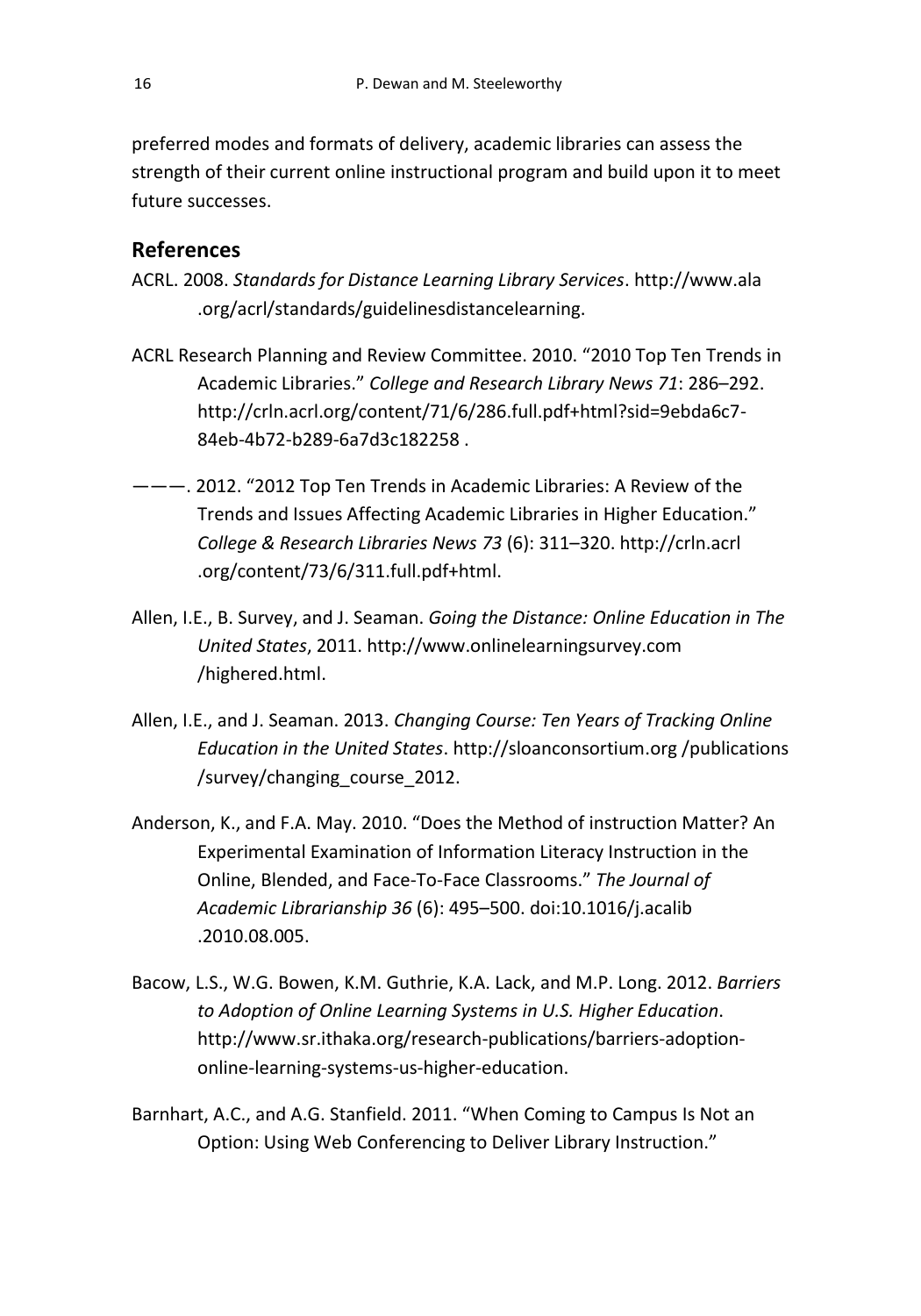*Reference Services Review 39* (1): 58–65. doi:10.1108 /00907321111108114.

- Befus, R., and K. Byrne. 2011. "Redesigned With Them in Mind: Evaluating an Online Library Information Literacy Tutorial." *Urban Library Journal 17* (1). http://ojs.cunylibraries.org/index.php/ulj/article/view/54.
- Beyth-Marom, R., K. Saporta, and A. Caspi. 2005. "Synchronous Vs. Asynchronous Tutorials: Factors Affecting Students' Preferences and Choices." *Journal of Research on Technology in Educati*on 37 (3): 245– 262. http://www.openu.ac.il/Personal\_sites/avner-caspi/Download /Beyth-Marom\_layout.pdf.
- Boling, E.C., M. Hough, H. Krinsky, H. Saleem, and M. Stevens. 2012. "Cutting the Distance in Distance Education: Perspectives on What Promotes Positive, Online Learning Experiences." *The Internet and Higher Education 15* (2) (March): 118–126. doi:10.1016/j.iheduc.2011.11.006.
- Bower, M. 2011. "Synchronous Collaboration Competencies in Webconferencing Environments – Their Impact on the Learning Process." *Distance Education 32* (1) (May): 63–83. doi:10.1080/01587919 .2011.565502.
- Boyd, M. 2012. "From the Comfort of Your Office: Facilitating Learner-Centered Continuing Education in the Online Environment." *Cataloging & Classification Quarterly 50* (2-3): 189–203. doi:10.1080/01639374 .2011.651195.
- Chang, A., and K. Bright. 2012. "Changing Roles of Middle Managers in Academic Libraries." *Library Management 33* (4/5): 213–220. doi:10.1108/ 01435121211242263.
- Chen, K.-N. 2007. "Institutional Evaluation and Its Influence on Organizational Learning." *Aslib Proceedings 59* (1): 5–25. doi:10.1108/ 00012530710725188.
- Chronicle Research Services. 2009. *The College of 2020: Students*. http://www .washington.edu/faculty/facsen/issues/college\_2020.pdf.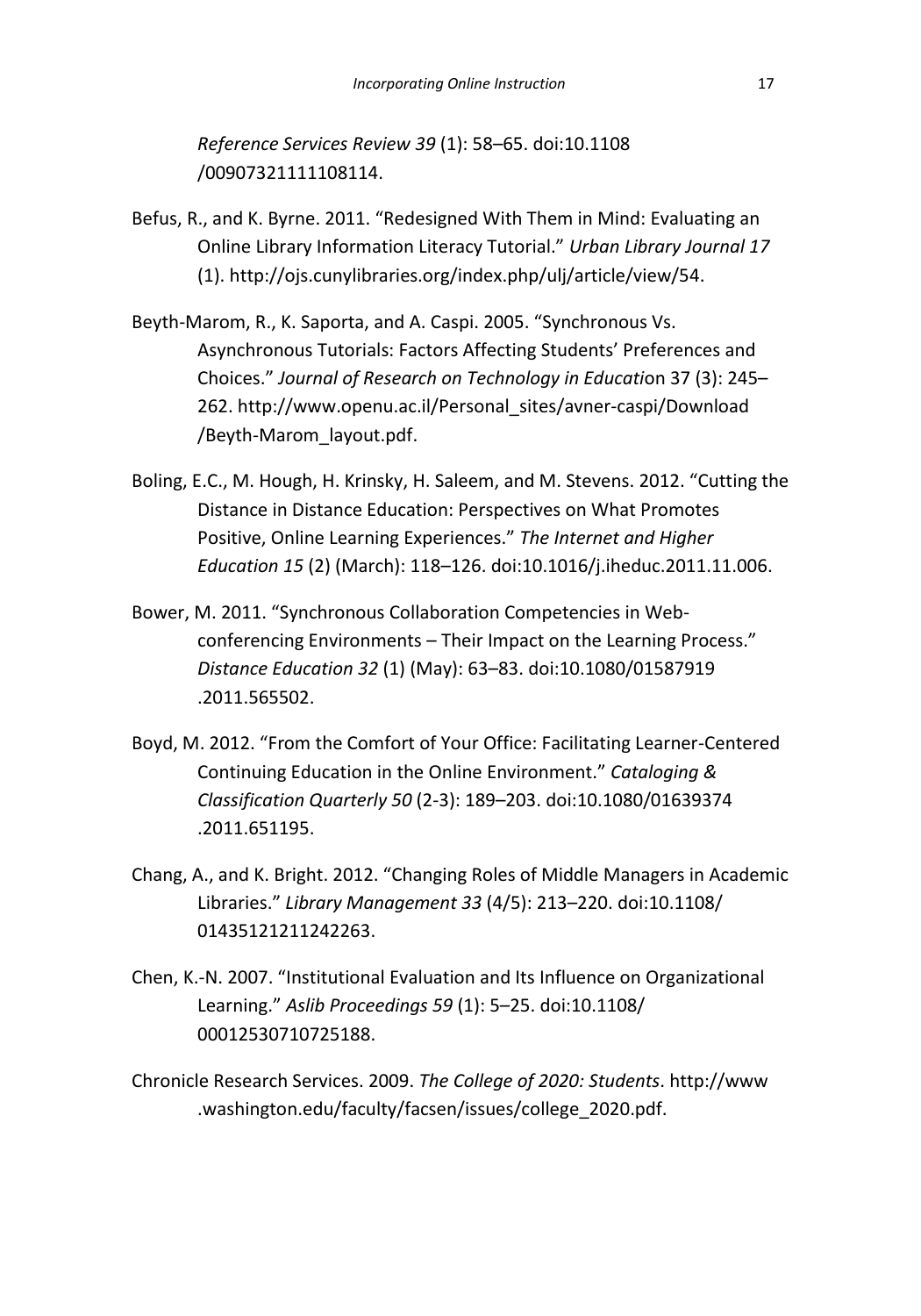- Connaway, L.S., and T.J. Dickey. 2010. *The Digital Information Seeker: Report of Findings from Selected OCLC, RIN and JISC User Behaviour Projects*. *Behaviour*. http://www.jisc.ac.uk/media/documents/publications /reports/2010/digitalinformationseekerreport.pdf.
- Connaway, L.S., T.J. Dickey, and M.L. Radford. 2011. "'If It Is Too Inconvenient I'm Not Going After It:' Convenience as a Critical Factor in Informationseeking Behaviors." *Library & Information Science Research 33* (3): 179– 190. doi:10.1016/j.lisr.2010.12.002.
- Council of Ontario Universities. 2012. *Beyond the Sage on the Stage: Innovative and Effective Teaching and Learning at Ontario Universities*. http://www.cou.on.ca/issues-resources/key-issues/more/pdfs /cou\_beyond\_the\_sage\_on\_the\_stage---teaching-and-le.
- Crawford-ferre, H.G., and L.R. Wiest. 2012. "Effective Online Instruction in Higher Education." *The Quarterly Review of Distance Education 13* (1):  $11 - 14$ .
- Dahlstrom, E. 2012. *ECAR Study of Undergraduate Students and Information Technology , 2012*. Loisville, CO. http://www.educause.edu/library /resources/ecar-study-undergraduate-students-and-informationtechnology-2012.
- Dahlstrom, E., T. de Boor, P. Grunwals, and M. Vockley. 2011. *ECAR National Study of Undergraduate Students and Information Technology*. Boulder, CO. http://www.educause.edu/library/resources/ecar-national-studyundergraduate-students-and-information-technology-2011-report.
- De Rosa, C., J. Cantrell, M. Carlson, J. Hawk, and C. Sturtz. 2011. *Perceptions of Libraries, 2010: Context and Community, a Report to the OCLC Membership. Context.* Dublin, OH. http://oclc.org/reports /2010perceptions/2010perceptions\_all\_singlepage.pdf.
- Driscoll, A., K. Jicha, A.N. Hunt, L. Tichavsky, and G. Thompson. 2012. "Can Online Courses Deliver In-class Results?: A Comparison of Student Performance and Satisfaction in an Online Versus a Face-to-face Introductory Sociology Course." *Teaching Sociology 40* (4): 312–331. doi:10.1177/0092055X12446624.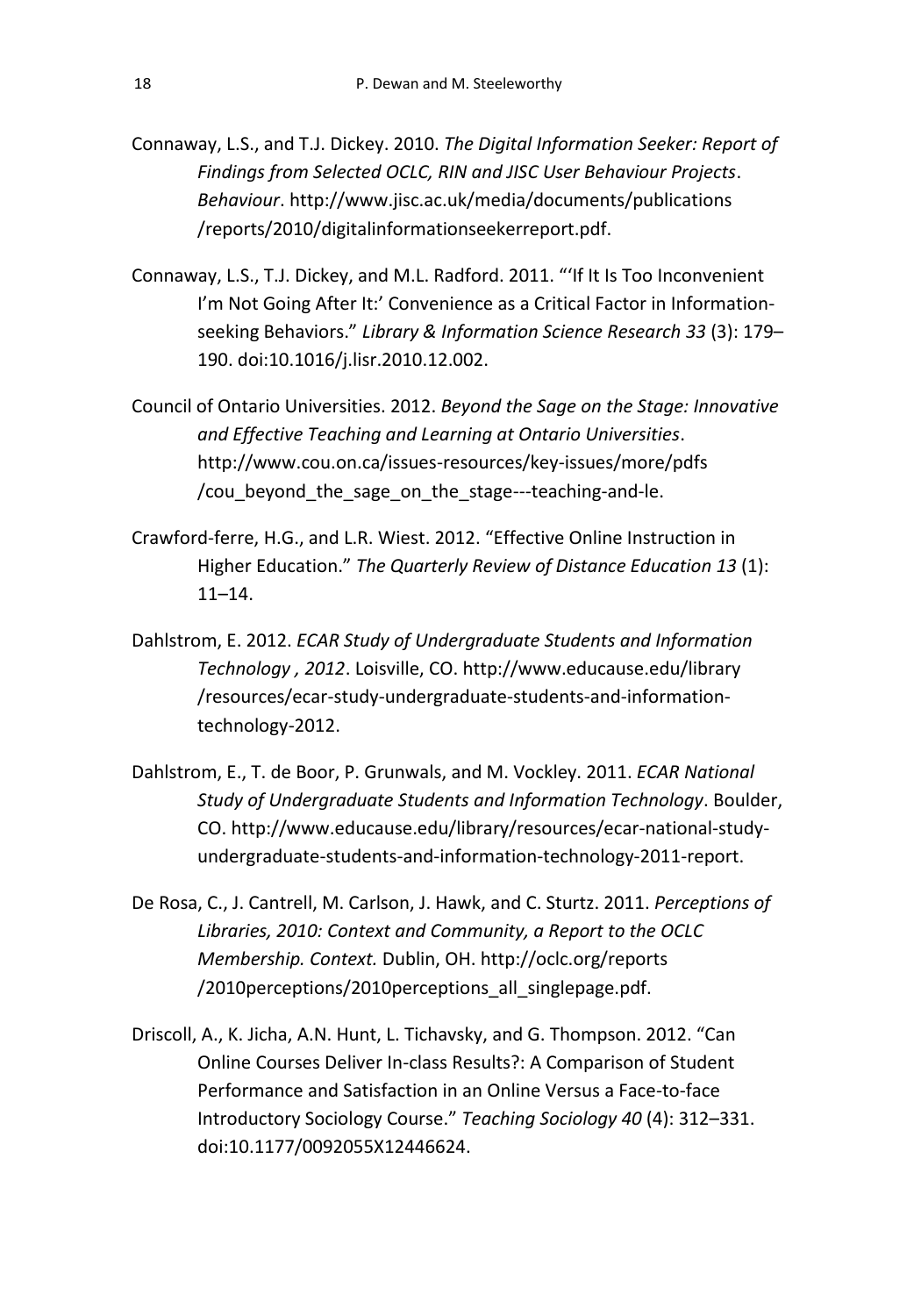- Drucker, P.F. 2008. *Management*. Ed. J.A. Maciariello. Rev. ed. New York, NY: Collins.
- Dunaway, M.K. 2011. "Connectivism: Learning Theory and Pedagogical Practice for Networked Information Landscapes." *Reference Services Review 39* (4): 675–685. doi:10.1108/00907321111186686.
- Dupuis, E.A. 2009. "Amplifying the Educational Role of Librarians." *Research Library Issues: A Bimonthly Report from ARL, CNI, and SPARC* (August): 10–14. http://www.arl.org/bm~doc/rli-265-dupuis.pdf.
- Edwards, M., S. Kumar, and M. Ochoa. 2010. "Assessing the Value of Embedded Librarians in an Online Graduate Educational Technology Course." *Public Services Quarterly 6* (2-3): 271–291. doi:10.1080/15228959.2010.49744.
- Farkas, M. 2011. "Tutorials That Matter: Learning Objects in the Library Instruction Program." *American Libraries 47* (7): 32–32. http://americanlibrariesmagazine.org/columns/practice/tutorialsmatter.
- Ferguson, K.S., and A. Ferguson. 2005. "The Remote Library and Point-of-Need User Education: An Australian Academic Library Perspective." *Journal of Interlibrary Loan, Document Delivery & Electronic Reserve 15* (3): 43–60.
- Garrison, J. 2011. "What Do We Do Now?" *Reference & User Services Quarterly* 51 (1): 12–15. http://rusa.metapress.com/index /J21420M421654H54.pdf.
- Gee, J.P. 2003. *What video games have to teach us about learning and literacy.*  New York: Houndmills.
- Gee, J.P. 2007. "Good Video Games and Good Learning." *Phi Kappa Phi Forum 85* (2): 34–37.
- Grassian, E.S., and J.R. Kaplowitz. 2009. *Information Literacy Instruction: Theory and Practice*. 2nd ed. New York: Neal-Schuman.
- Guder, C. 2010. "Patrons and Pedagogy: A Look at the Theory of Connectivism." *Public Services Quarterly 6* (1): 36–42. doi:10.1080 /15228950903523728.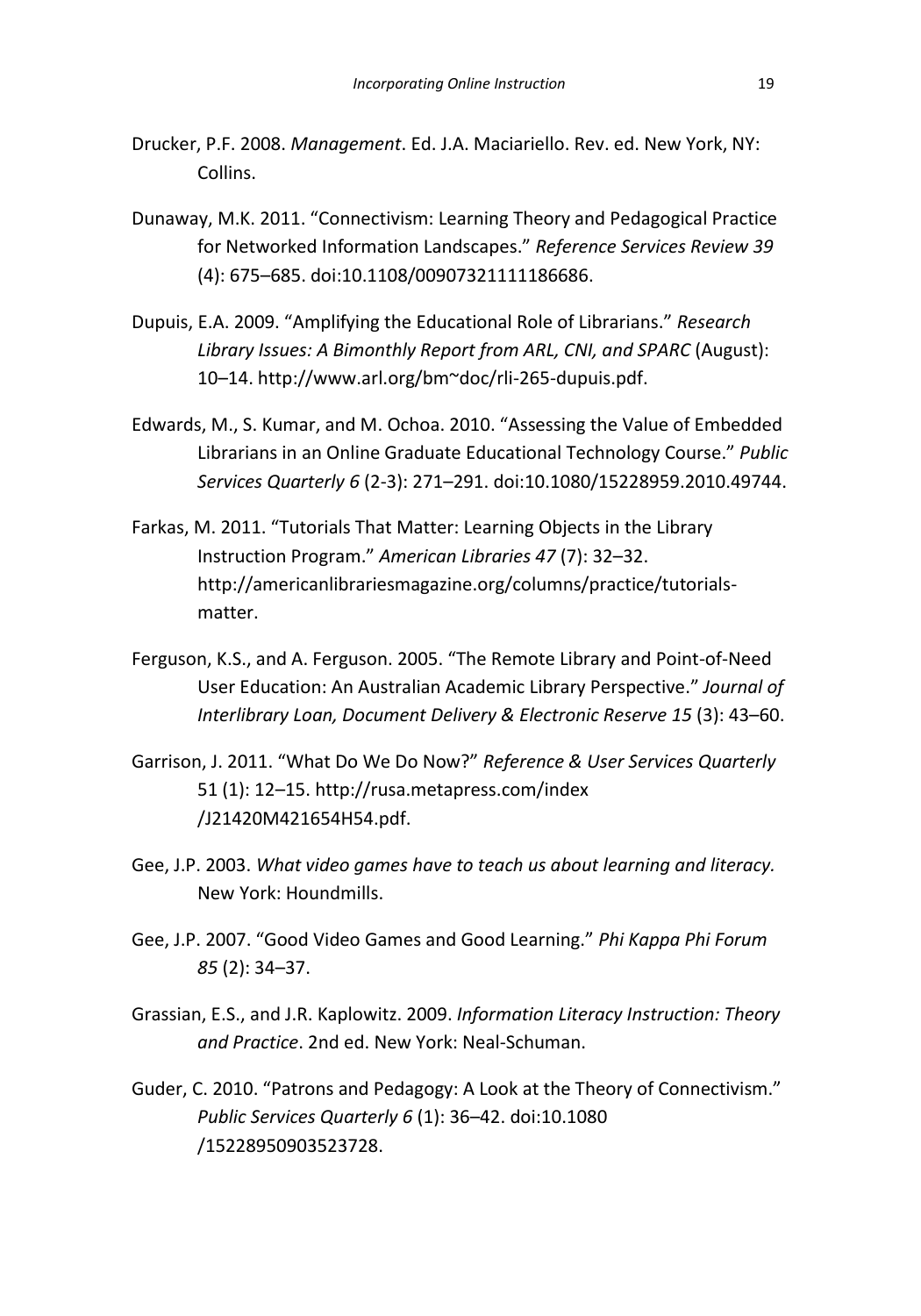- Gunn, C., S. Hearne, and J. Sibthorpe. 2011. "Right from the Start: A Rationale for Embedding Academic Literacy Skills in University Courses." *Journal of University Teaching & Learning Practice 8* (1): 1–10. http://ro.uow.edu.au/jutlp/vol8/iss1/6.
- Gurney, L.J, and J. Wilkes. 2008. "Creating a Library Presence in Online Units." *Australian Academic & Research Libraries 39* (1): 26–37. http://www.alia.org.au/publishing/aarl/39/ARRL.Vol39.No1.2008.pdf.
- Hackman, J.R. 1987. "The Design of Work Teams." In *Handbook of Organizational Behavior*, ed. J.W. Lorsch, 315–342. Englewood Cliffs, NJ: Prentice-Hall.
- Head, A.J., and M.B. Eisenberg. 2009. *How College Students Seek Information in the Digital Age (Project Information Literacy)*. http://projectinfolit.org /pdfs/PIL\_Fall2009\_Year1Report\_12\_2009.pdf.
- Head, A.J., and M.B. Eisenberg. 2010. *How College Students Evaluate and Use Information in the Digital Age*. *Literacy*. http://projectinfolit.org /pdfs/PIL\_Fall2009\_finalv\_YR1\_12\_2009v2.pdf .
- JISC. 2009. *National E-books Observatory Project*. http://observatory.jiscebooks. org/reports/.
- Johnson, L, S. Adams Becker, and M. Cummins. 2012. *The NMC Horizon Report: 2012 Higher Education Edition*. Austin, TX. http://www.nmc.org/publications /horizon-report-2012-higher-ededition.
- Johnson, L., S. Adams Becker, M. Cummins, V. Estrada, A. Freeman, and H. Ludgate. 2013. *The NMC Horizon Report: 2013 Higher Education Edition*. Austin, TX. http://www.nmc.org/publications/2013-horizon-reporthigher-ed.
- Kear, K., F. Chetwynd, J. Williams, and H. Donelan. 2012. "Web Conferencing for Synchronous Online Tutorials: Perspectives of Tutors Using a New Medium." *Computers & Education 58* (3): 953–963. doi:10.1016/j.compedu.2011.10.015.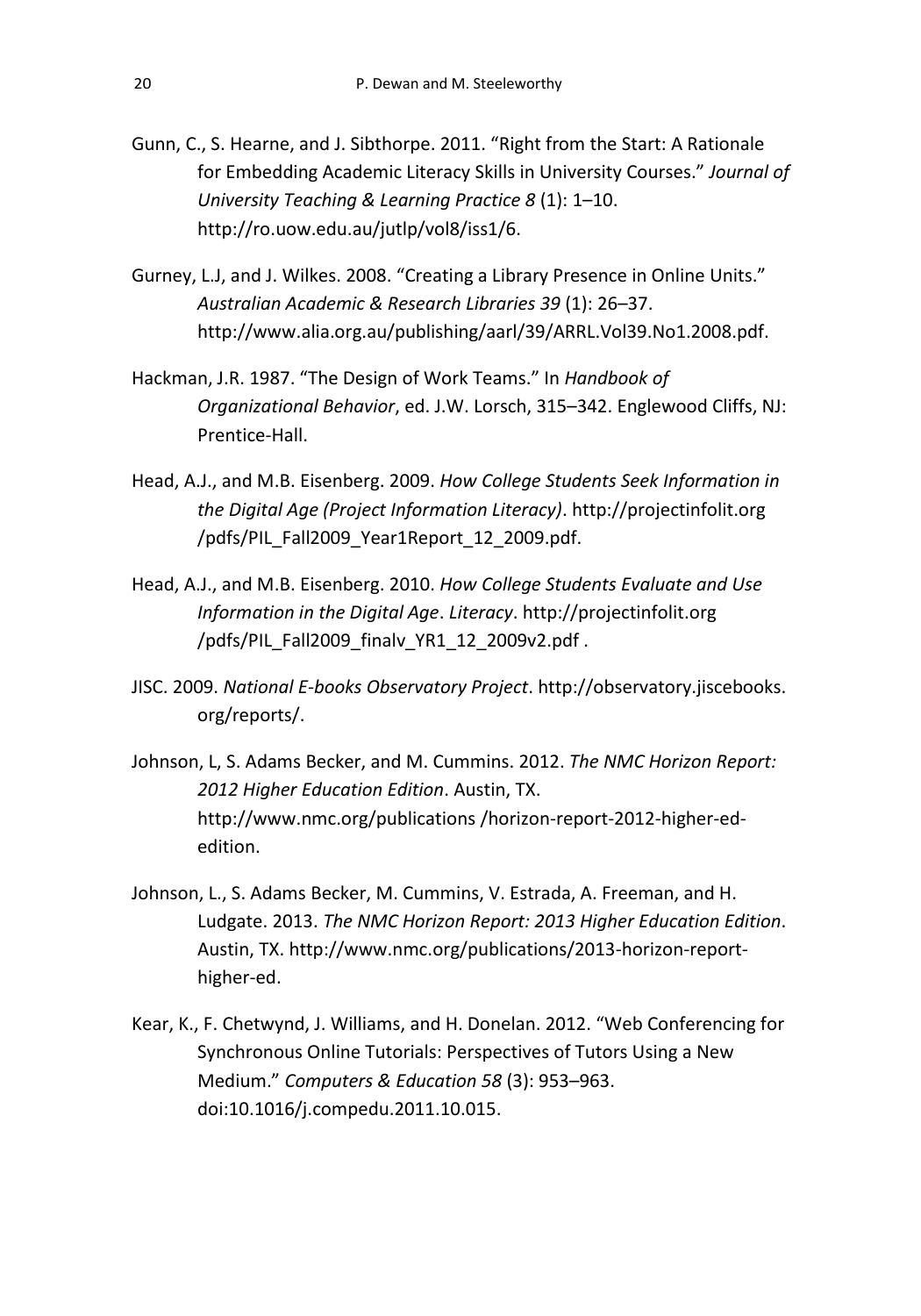- Kline, T. 1999. *Remaking Teams : The Revolutionary Research-Based Guide That Puts Theory into Practice*. San Francisco: Jossey-Bass/Pfeiffer.
- Kozlowski, S.W., and B.S. Bell. 2003. "Work Groups and Teams in Organizations." In *Handbook of Psychology*, ed. I.B. Weiner, 12: 333–375. 2nd ed. Hoboken, NJ: Wiley.
- Krug, S. 2006. *Don't Make Me Think: A Common Sense Approach to Web Usability*. 2nd ed. Berkeley,CA: New Riders.
- Lankes, D.R., C.J. Stoffle, J. LaRue, and M.L. Radford. 2010. "Theory Meets Practice: Educators and Directors Talk." In *Reference Renaissance: Current and Future Trends*, ed. M.L. Radford and R.D Lankes, 17–36. New York: Neal-Schuman.
- Lietzau, J.A., and B.J. Mann. 2009. "Breaking Out of the Asynchronous Box: Using Web Conferencing in Distance Learning." *Journal of Library & Information Services in Distance Learning 3* (3-4): 108–119. doi:10.1080/15332900903375291.
- Lindgren, R., and R. Mcdaniel. 2012. "Transforming Online Learning Through Narrative and Student Agency." *Educational Technology & Society 15* (4): 344–355. http://www.ifets.info/journals/15\_4/29.pdf.
- Lippincott, J.K. 2010. "A Mobile Future for Academic Libraries." *Reference Services Review 38* (2): 205–213. doi:10.1108/00907321011044981.
- Lockerby, R., and B. Stillwell. 2010. "Retooling Library Services for Online Students in Tough Economic Times." *Journal of Library Administration 50* (7-8): 779–788. doi:10.1080/01930826.2010.488964.
- Mairn, C. 2010. "Enhancing Learning While Creating a Library Presence in Course Management Systems." *Journal of Web Librarianship 4* (1): 55–61. doi:10.1080/19322900903565200.
- Markey K., C. Leeder, and B. St. Jean. 2011. "Students' Behaviour Playing an Online Information Literacy Game." *Journal of Information Literacy 5*  $(2): 46 - 65.$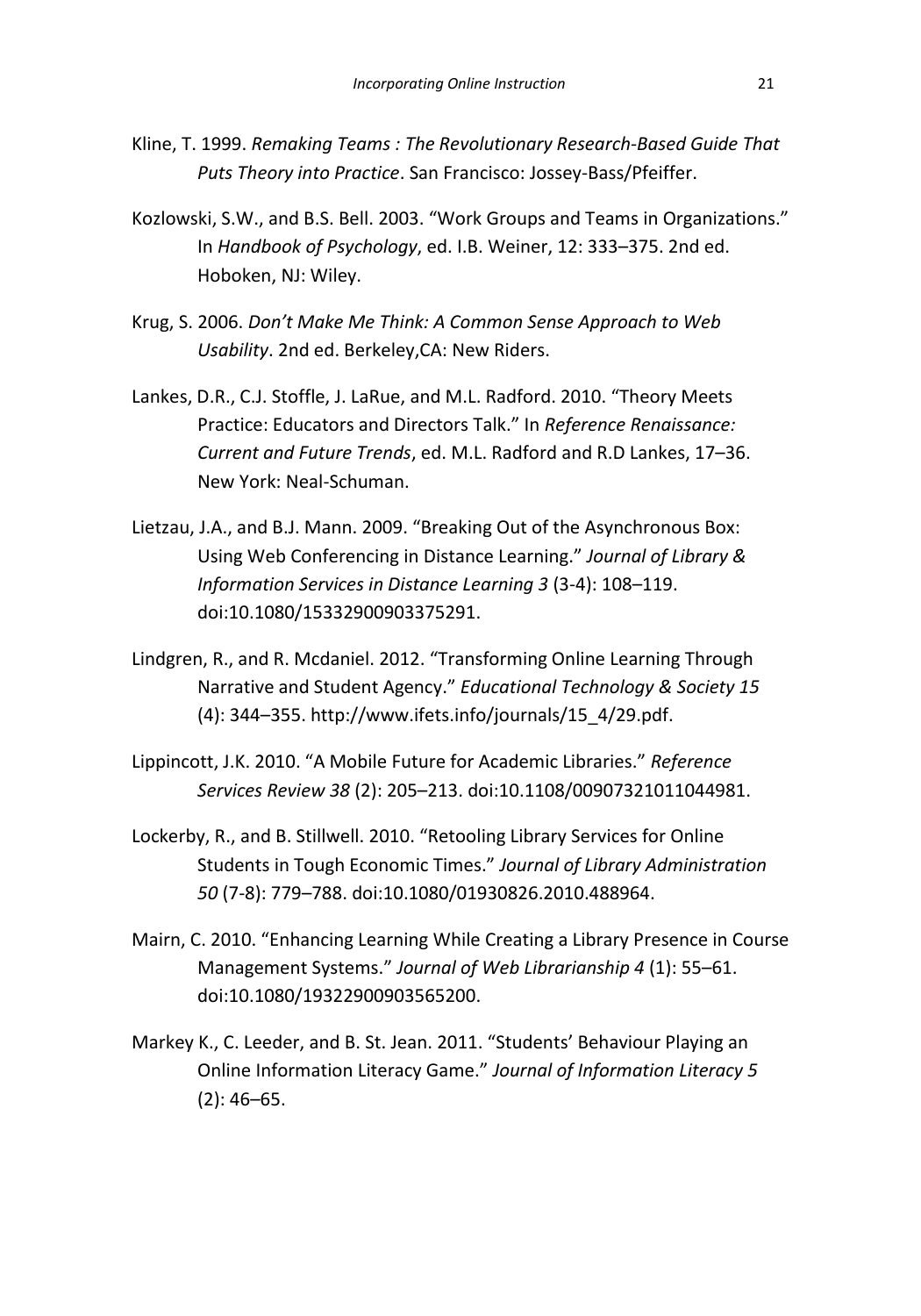- Martin, E. 2007. "Team Effectiveness and Members as Leaders." In *Making a Difference : Leadership and Academic Libraries.* ed. P. Hernon and N. Rossiter, 125–141. Westport, CT: Libraries Unlimited.
- Martin, J., and R. Ewing. 2008. "Power Up! Using Digital Gaming Techniques to Enhance Library Instruction." *Internet Reference Services Quarterly 13* (2-3): 209–225. doi:10.1080/10875300802103874.
- Matteson, M.L., E. Schlueter, and M. Hidy. 2013. "Continuing Education in Library Management: Challenges and Opportunities." *Library Management 34* (3): 219–235. doi:10.1108/01435121311310905.
- McDonald, R.H, and C. Thomas. 2006. "Disconnects Between Library Culture and Millennial Generation Values." *EDUCAUSE Quarterly 29* (4): 4–6. http://www.educause.edu/ero/article/disconnects-between-libraryculture-and-millennial-generation-values.
- Montgomery, S. E. 2010. "Online Webinars! Interactive Learning Where Our Users Are: The Future of Embedded Librarianship." *Public Services Quarterly 6* (2-3): 306–311. doi:10.1080/15228959.2010.497467.
- Oakleaf, M. (for the Association of College and Research Libraries). 2010. *The Value of Academic Libraries: A Comprehensive Research Review and Report*. *Review Literature and Arts Of The Americas*. http://www.acrl.ala.org/value/?page\_id=21.
- Oud, J. 2009. "Guidelines for Effective Online Instruction Using Multimedia Screencasts." *Reference Services Review 37* (2): 164–177. doi:10.1108/00907320910957206.
- Owens, I. 1999. "The Impact of Change from Hierarchy to Teams in Two Academic Libraries: Intended Results Versus Actual Results Using Total Quality Management." *College & Research Libraries 60* (6): 571–584. http://crl.acrl.org/content/60/6/571.full.pdf.
- Owston, R., D. Lupshenyuk, and H. Wideman. 2011. "Lecture Capture in Large Undergraduate Classes: Student Perceptions and Academic Performance." *The Internet and Higher Education 14* (4): 262–268. doi:10.1016/j.iheduc.2011.05.006.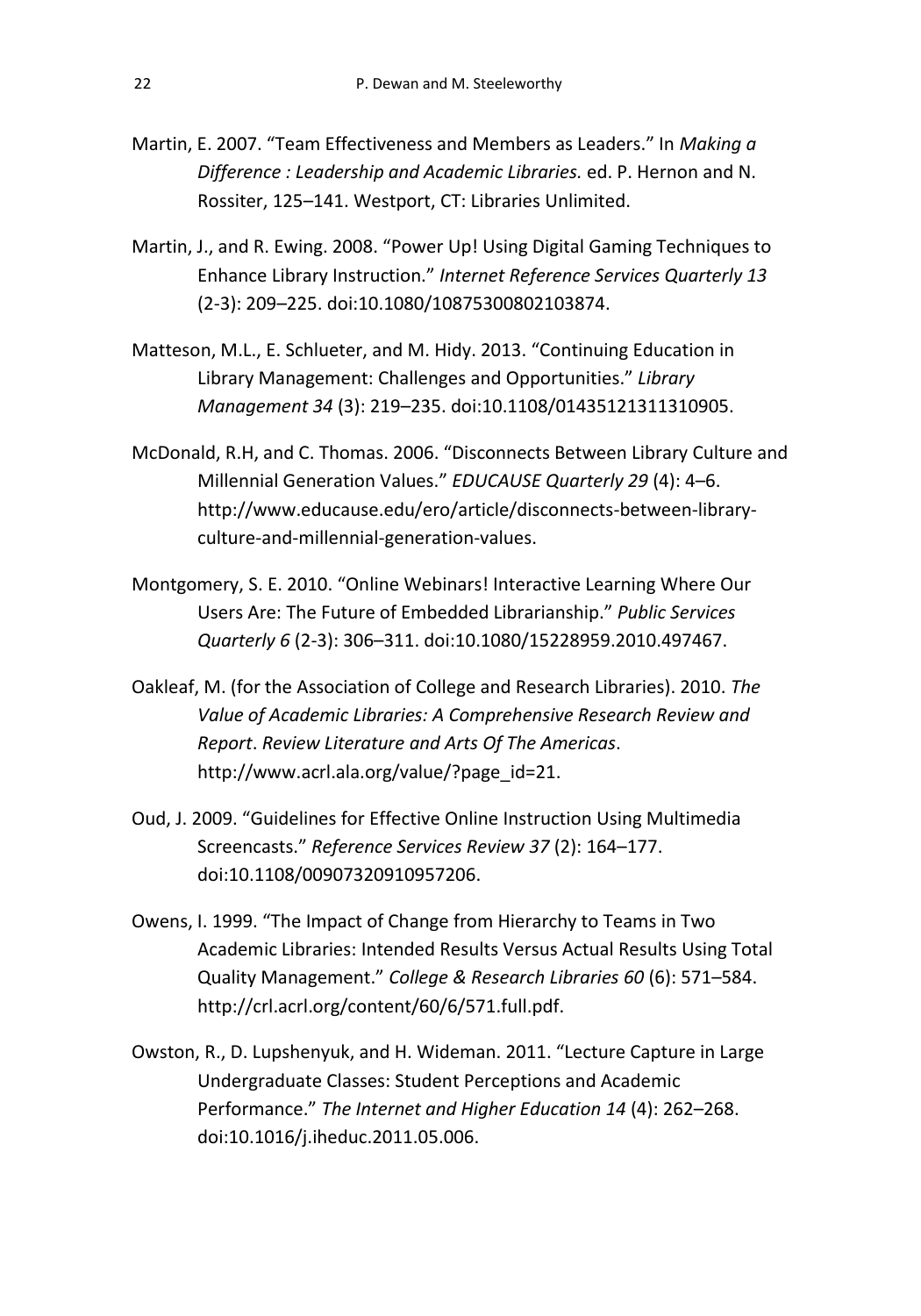- Passonneau, S., and D. Coffey. 2011. "The Role of Synchronous Virtual Reference in Teaching and Learning: A Grounded Theory Analysis of Instant Messaging Transcripts." *College & Research Libraries 72* (3): 276–295. http://crl.acrl.org/content/72/3/276.abstract.
- Petrowski, M.J., and K. Deiss. 2009. *ACRL 2009 Strategic Thinking Guide for Academic Librarians in the New Economy*. http://www.ala.org/acrl /sites/ala.org.acrl/files/content/issues/value/acrlguide09.pdf.
- Plumb, T.K. 2010. "Creating Electronic Tutorials: On Your Mark, Get Set, Go!" *Journal of Electronic Resources Librarianship 22* (1-2): 49–64. doi:10.1080/1941126X.2010.486729.
- Recardo, R.J., C.A. Mention III, J. Jolly, and D. Wade. 1996. *Teams: Who Needs Them and Why?* Houston, TX: Gulf Publishing Company.
- Robbins, S. 2012. "Moving a General Reference Course Online: Issues and Considerations." *The Reference Librarian 53* (1): 12–23. doi:10.1080/02763877.2011.591689.
- Roblyer, M.D., J. Freeman, M.B. Donaldson, and M.Maddox. 2007. "A Comparison of Outcomes of Virtual School Courses Offered in Synchronous and Asynchronous Formats." *The Internet and Higher Education 10* (4): 261–268. doi:10.1016/j.iheduc.2007.08.003.
- Saarti, J., and A. Juntunen. 2011. "Bringing Out the Best of Everyone: A Systematic Approach to the Workplace Coaching and Learning at the Kuopio University Library, Finland." *Library Management 32* (8/9): 579– 588. doi:10.1108/01435121111187932.
- Silver, S.L., and L.T. Nickel. 2007. "Are Online Tutorials Effective? A Comparison of Online and Classroom Library Instruction Methods." *Research Strategies 20* (4): 389–396. doi:10.1016/j.resstr.2006.12.012.
- Smale, M.A. 2011. "Learning Through Quests and Contests: Games in Information Literacy Instruction." *Journal of Library Innovation 2* (2): 36–55.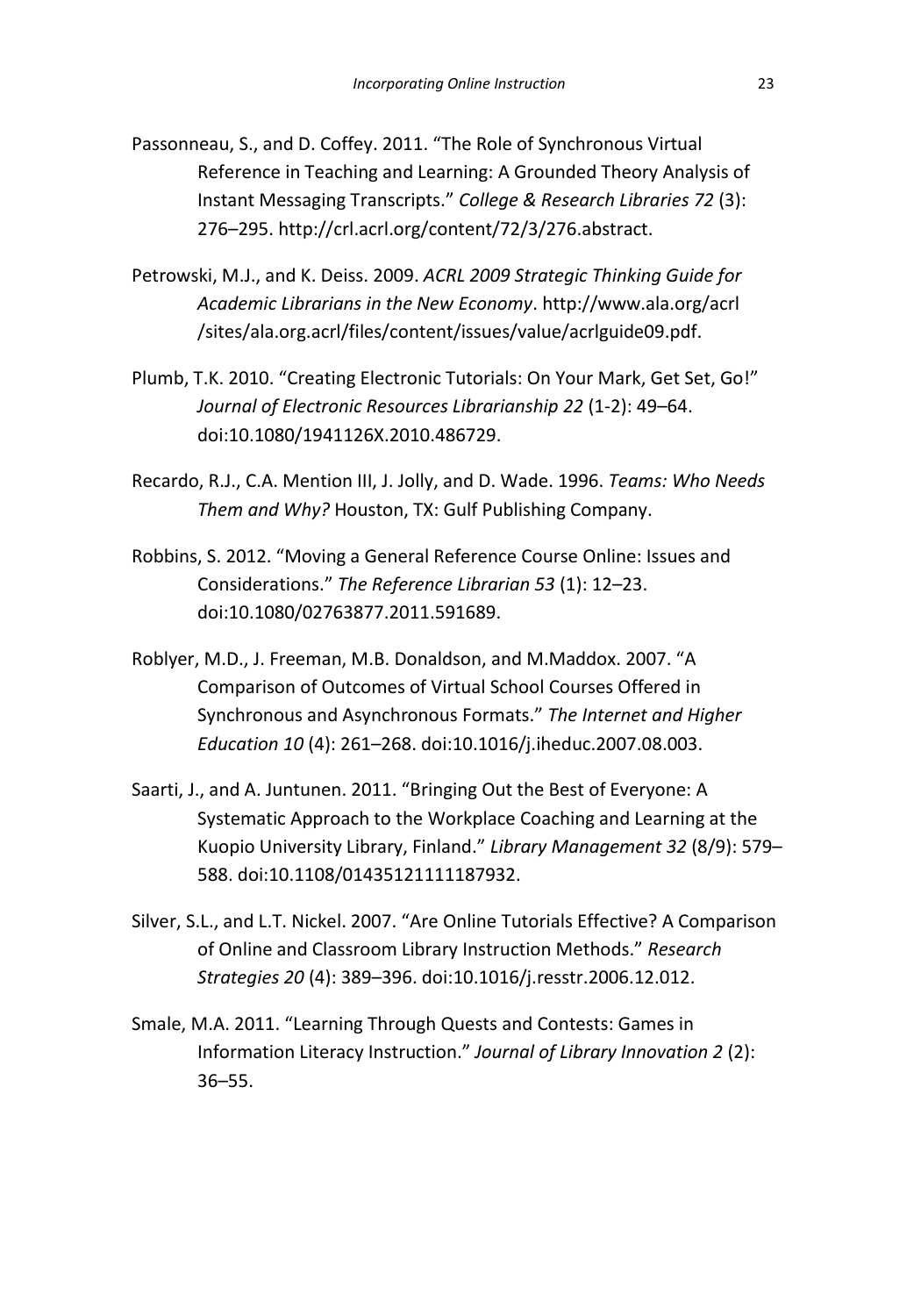- Smith, A.-L., and L. Baker. 2011. "Getting a Clue: Creating Student Detectives and Dragon Slayers in Your Library." *Reference Services Review 39* (4): 628–642. doi:10.1108/00907321111186659.
- Sung, E., and R.E. Mayer. 2012. "Five Facets of Social Presence in Online Distance Education." *Computers in Human Behavior 28* (5): 1738–1747. doi:10.1016/j.chb.2012.04.014.
- Stoffle, C.J., and C. Cuillier. 2010. "From Surviving to Thriving." *Journal of Library Administration 51* (1): 130–155. doi:10.1080/01930826.2011.531645.
- The EDUCAUSE Learning Initiative. 2008. "7 Things You Should Know About Lecture Capture." http://www.educause.edu/library/resources/7 things-you-should-know-about-lecture-capture.
- The New Media Consortiun. 2011. *The Horizon Report: 2011 Edition*. http://www.nmc.org/pdf/2011-Horizon-Report.pdf.
- U.S. Department of Education. 2010. *Evaluation of Evidence-based Practices in Online Learning: A Meta-Analysis and Review of Online Learning Studies*. http://edicsweb.ed.gov/edics\_files\_web/03898/Att\_References and Glossary.doc.
- Usova, T. 2011. "Optimizing Our Teaching: Hybrid Mode of Instruction." *Partnership: The Canadian Journal of Library and Information Practice and Research 6* (2). https://journal.lib.uoguelph.ca/index.php/perj/article/view/1521.
- Weimer, M. 2002. *Learner-centered Teaching: Five Key Changes to Practice*. San Francisco: Jossey-Bass.
- Whatley, K.M. 2009. "New Roles of Liaison Librarians: A Liaison's Perspective." *Research Library Issues: A Bimonthly Report from ARL, CNI, and SPARC* (August): 29–32. http://www.arl.org/bm~doc/rli-265-whatley.pdf.
- Williams, K. 2009. "A Framework for Articulating New Library Roles." *Research Library Issues: A Bimonthly Report from ARL, CNI, and SPARC* (August): 3–8. http://www.arl.org/bm~doc/rli-265-williams.pdf.